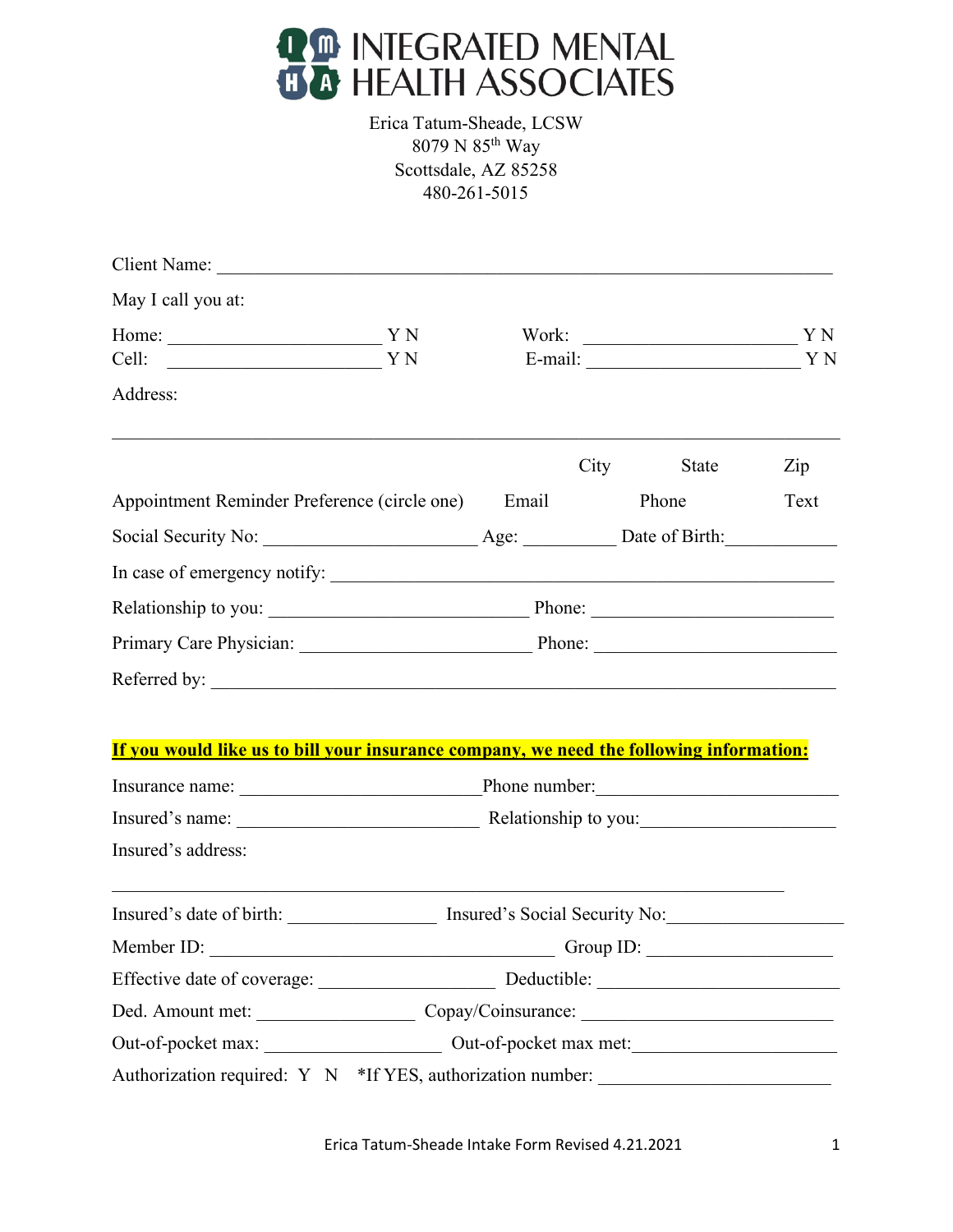# **Credit Card Authorization Form**

We understand that things happen and sometimes you can't appear for your scheduled appointment. In that case, please speak with our front desk and provide 24 hour notice. Our providers set aside valuable time just for you and we often maintain a wait list, which greatly helps us to see everyone who needs to be seen. In the event of a late-cancellation (less than 24 hours) or no-show, we will charge your credit card for the missed appointment fee. Thank you for your understanding.

# **CARDHOLDER INFORMATION**

| Name:                           |                        |                   |  |
|---------------------------------|------------------------|-------------------|--|
|                                 |                        |                   |  |
| City:                           | State: $\qquad \qquad$ | Postal Code: 2000 |  |
|                                 |                        |                   |  |
| $Direct Telephone: (_________.$ |                        |                   |  |

**(Initials)** I authorize a \$2 card fee for all credit and debit card transactions.

**(Initials)** I authorize a late-cancellation charge of \$75, in the event that I cancel with less than 24 hour notice, against my credit card.

**(Initials)** I authorize a no-show charge of \$75, in the event that I do not appear for my scheduled appointment, and I do not call (no emails, please) to cancel against my credit card.

If you need to cancel or reschedule an appointment, please call our office at 480-261-5015 (no e-mails, please).

#### **CREDIT CARD INFORMATION**

Credit Card Type: **□** MasterCard **□** Visa **□** American Express **□** Discover Card

Number:

Expiration Month: Expiration Year:

| Cardholder Signature X |  |
|------------------------|--|
|                        |  |

Security Code: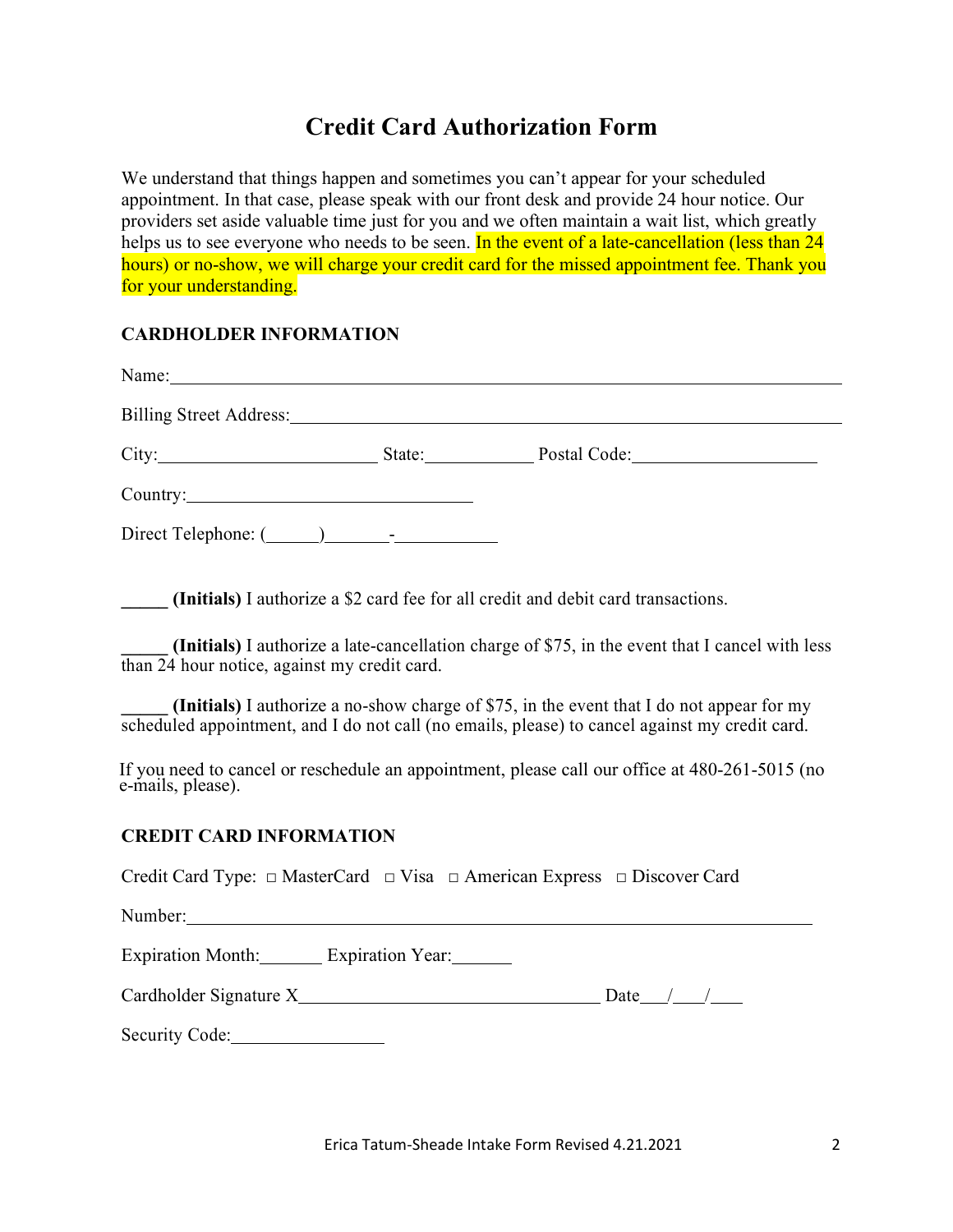

**Erica Tatum-Sheade, LCSW**

| Child's age: _________ Date of Birth: ____/ ____/ ______ Sex (circle one): Male Female |                                                          |  |                                                                                                                      |                                                                                                     |  |  |  |  |
|----------------------------------------------------------------------------------------|----------------------------------------------------------|--|----------------------------------------------------------------------------------------------------------------------|-----------------------------------------------------------------------------------------------------|--|--|--|--|
|                                                                                        |                                                          |  |                                                                                                                      |                                                                                                     |  |  |  |  |
|                                                                                        |                                                          |  |                                                                                                                      |                                                                                                     |  |  |  |  |
|                                                                                        |                                                          |  | City                                                                                                                 | State Zip                                                                                           |  |  |  |  |
|                                                                                        |                                                          |  |                                                                                                                      |                                                                                                     |  |  |  |  |
|                                                                                        |                                                          |  |                                                                                                                      |                                                                                                     |  |  |  |  |
|                                                                                        |                                                          |  |                                                                                                                      |                                                                                                     |  |  |  |  |
|                                                                                        |                                                          |  |                                                                                                                      |                                                                                                     |  |  |  |  |
|                                                                                        |                                                          |  |                                                                                                                      |                                                                                                     |  |  |  |  |
|                                                                                        |                                                          |  | <b>Parents / Stepparents</b>                                                                                         |                                                                                                     |  |  |  |  |
|                                                                                        |                                                          |  |                                                                                                                      |                                                                                                     |  |  |  |  |
|                                                                                        |                                                          |  |                                                                                                                      |                                                                                                     |  |  |  |  |
|                                                                                        |                                                          |  |                                                                                                                      |                                                                                                     |  |  |  |  |
|                                                                                        |                                                          |  |                                                                                                                      |                                                                                                     |  |  |  |  |
|                                                                                        |                                                          |  |                                                                                                                      |                                                                                                     |  |  |  |  |
|                                                                                        |                                                          |  |                                                                                                                      |                                                                                                     |  |  |  |  |
|                                                                                        |                                                          |  |                                                                                                                      | If parents are separated/divorced, how old was child at time of separation? _______________________ |  |  |  |  |
|                                                                                        |                                                          |  |                                                                                                                      |                                                                                                     |  |  |  |  |
|                                                                                        |                                                          |  |                                                                                                                      |                                                                                                     |  |  |  |  |
|                                                                                        |                                                          |  |                                                                                                                      |                                                                                                     |  |  |  |  |
|                                                                                        |                                                          |  |                                                                                                                      |                                                                                                     |  |  |  |  |
|                                                                                        |                                                          |  |                                                                                                                      |                                                                                                     |  |  |  |  |
|                                                                                        |                                                          |  |                                                                                                                      |                                                                                                     |  |  |  |  |
|                                                                                        | <b>Custody (circle one):</b>                             |  |                                                                                                                      |                                                                                                     |  |  |  |  |
|                                                                                        | Lives in one home with both legal parents <sup>[2]</sup> |  |                                                                                                                      | Father has physical custody                                                                         |  |  |  |  |
| Mother has physical custody                                                            |                                                          |  |                                                                                                                      | Physical custody is shared                                                                          |  |  |  |  |
| Other:                                                                                 |                                                          |  | <u> Linda a componente de la componenta de la componenta de la componenta de la componenta de la componenta de l</u> |                                                                                                     |  |  |  |  |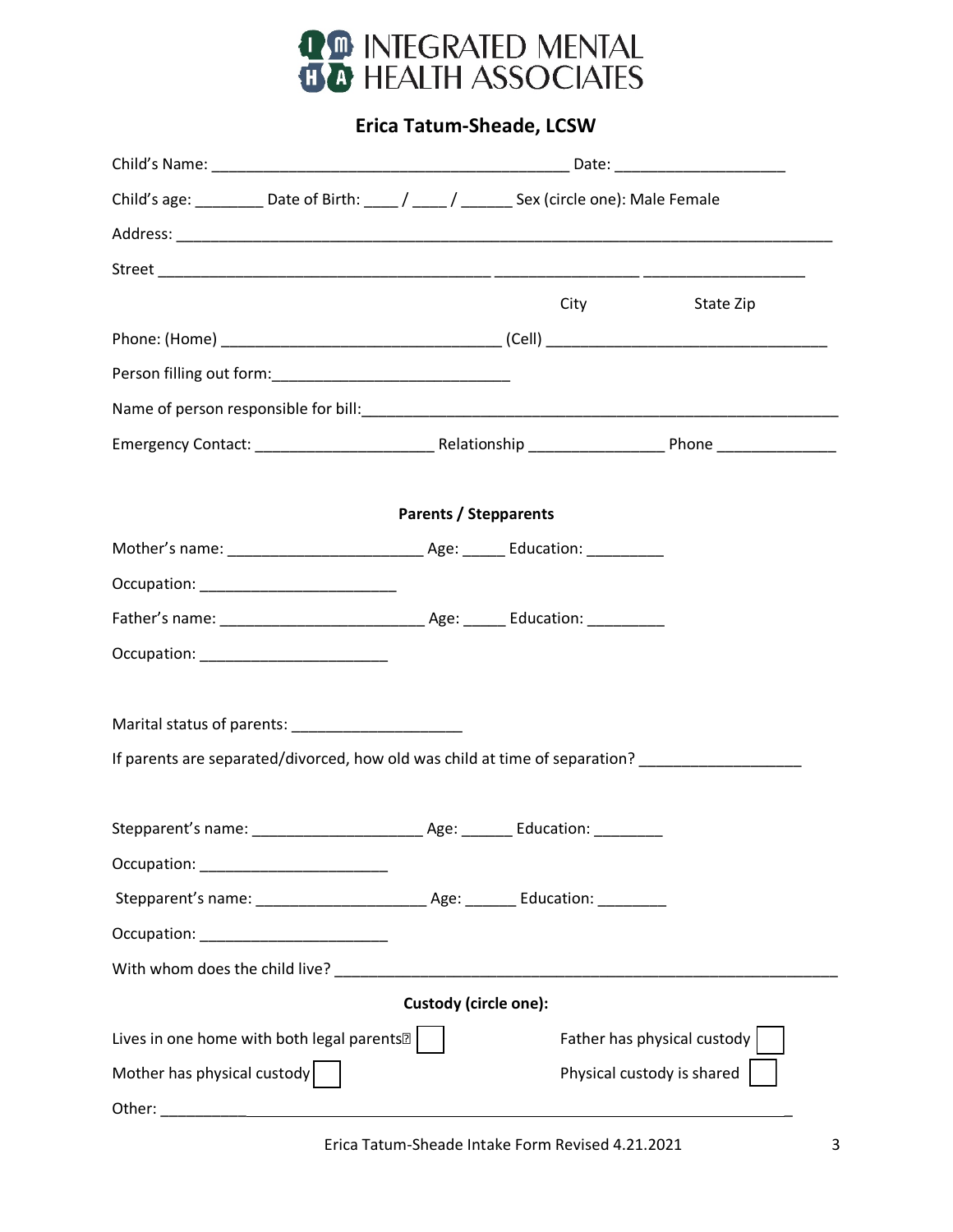List all people living in household: Name Age Relationship to child

| If any brothers or sisters are living outside the home, list their names and ages:                                    |
|-----------------------------------------------------------------------------------------------------------------------|
|                                                                                                                       |
|                                                                                                                       |
|                                                                                                                       |
| <b>FAMILY INFORMATION:</b>                                                                                            |
|                                                                                                                       |
| Child's Race (circle which applies):                                                                                  |
| African-American<br>Caucasian   Native American<br><b>Hispanic</b><br>Asian<br>Latino                                 |
|                                                                                                                       |
| Was the child adopted? Yes _____ No______ If yes, at what age? _________ From where? _____________________            |
|                                                                                                                       |
| In how many residences has the child lived since birth?                                                               |
| Has the child been physically or sexually abused, assaulted or molested? Yes<br>Don't know<br> Nol                    |
| If yes, specify by whom and when:                                                                                     |
| Have the child's parents or any other family members had any mental health or emotional problems?<br>Yes<br><b>No</b> |
| If yes, describe:                                                                                                     |
|                                                                                                                       |
| PRESENTING PROBLEM: Briefly describe your child's current difficulties:                                               |
|                                                                                                                       |
|                                                                                                                       |
|                                                                                                                       |
|                                                                                                                       |
|                                                                                                                       |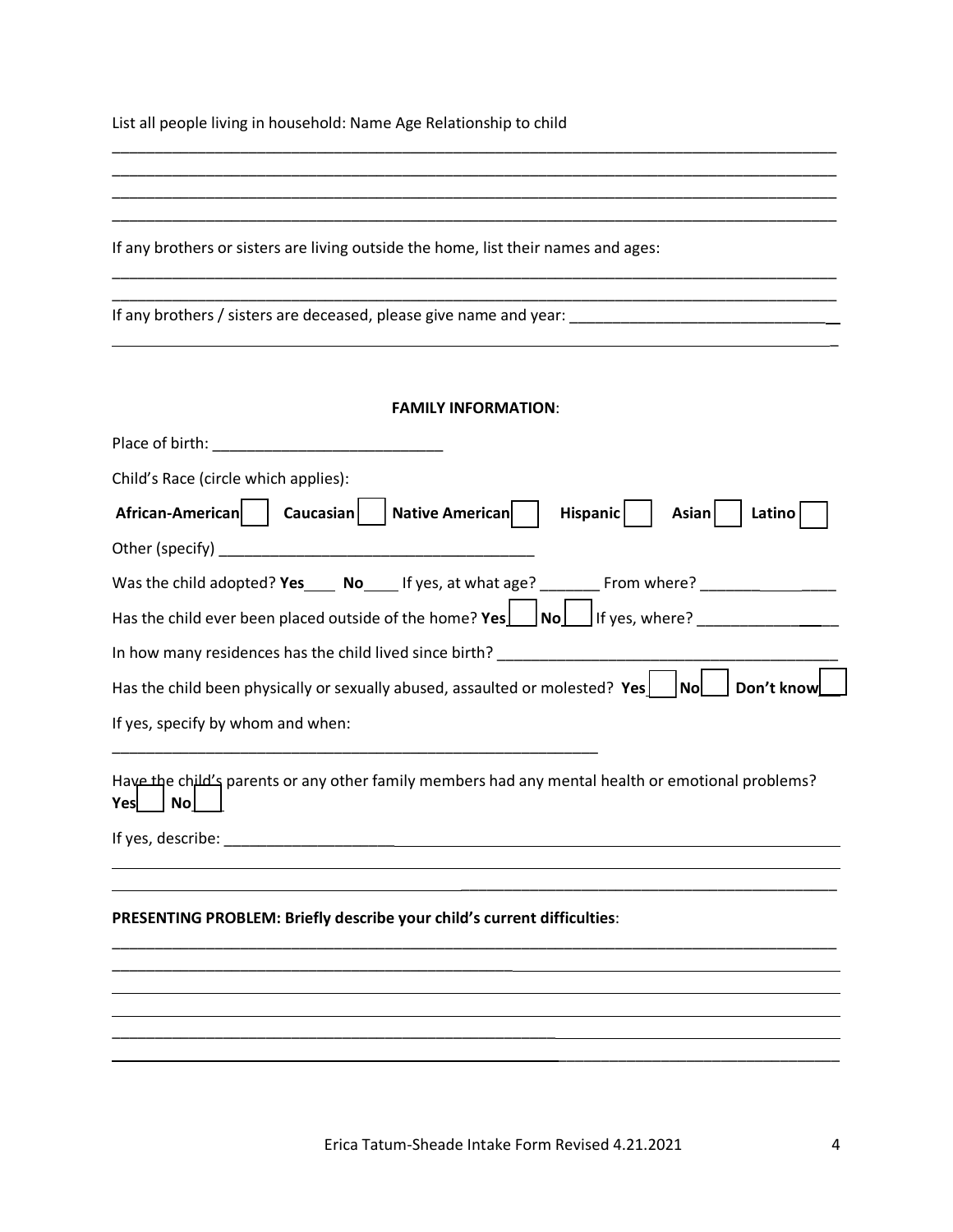How long has this problem been of concern to you? \_\_\_\_\_\_\_\_\_\_\_\_\_\_\_\_\_\_\_\_\_\_\_\_\_\_\_\_\_\_\_\_\_\_\_\_\_\_\_\_\_\_\_

When was the problem first noticed?

What seems to help the problem? \_\_\_\_\_\_\_\_\_\_\_\_\_\_\_\_\_\_\_\_\_\_\_\_\_\_\_\_\_\_\_\_\_\_\_\_\_\_\_\_\_\_\_\_\_\_\_\_\_\_\_\_\_\_\_\_\_ What seems to make the problem worse?\_\_\_\_\_\_\_\_\_\_\_\_\_\_\_\_\_\_\_\_\_\_\_\_\_\_\_\_\_\_\_\_\_\_\_\_\_\_\_\_\_\_\_\_\_\_\_\_\_\_\_

Has the child received evaluation or treatment for the current problem or similar problems? Yes  $\vert$  No  $\vert$ 

If yes, when and with whom? \_\_\_\_\_\_\_\_\_\_\_\_\_\_\_\_\_\_\_\_\_\_\_\_\_\_\_\_\_\_\_\_\_\_\_\_\_\_\_\_\_\_\_\_\_\_\_\_\_\_\_\_\_\_\_\_\_\_\_\_\_

L

L L

Is the child on any medication at this time? **Yes \_\_\_\_ No \_\_\_\_**

\_\_\_\_\_\_\_\_\_\_\_\_\_\_\_\_\_\_\_\_\_\_\_\_\_\_\_\_\_\_\_\_\_\_\_\_\_\_\_\_\_\_\_\_\_\_\_\_\_\_\_\_\_\_\_

| If yes, please note kind of medication: |  |
|-----------------------------------------|--|
|                                         |  |

\_\_\_\_\_\_\_\_\_\_\_\_\_\_\_\_\_\_\_\_\_\_\_\_\_\_\_

How do you want your child's situation to be different after coming here?

**SOCIAL AND BEHAVIOR CHECKLIST:** Place a check next to any behavior or problem that your child currently exhibits.

\_\_\_\_\_\_\_\_\_\_\_\_\_\_\_\_\_\_\_\_\_\_\_\_\_\_\_\_\_\_\_\_\_\_\_\_\_\_\_\_\_\_\_\_\_\_\_\_\_\_\_\_\_\_\_\_\_\_\_\_\_\_\_\_\_\_\_\_\_\_\_\_\_\_\_\_\_\_\_\_\_\_\_\_\_

| Has difficulty with speech                                     | Has difficulty with vision       |
|----------------------------------------------------------------|----------------------------------|
| Has frequent tantrums                                          | Has blank staring spells         |
| Has difficulty with hearing                                    | Has difficulty with coordination |
| Has frequent nightmares                                        | Rocks back and forth             |
| Has difficulty with language                                   | Prefers to be alone              |
| Is more interested in things (objects) than in people          | Bangs head                       |
| Does not get along well with other children                    | Holds breath                     |
| Is aggressive                                                  | Eats poorly                      |
| $\equiv$ Is shy or timid                                       | Is stubborn                      |
| Has poor bowel control (soils self)                            | Is much too active               |
| Has trouble sleeping (describe) _                              |                                  |
| Engages in behavior that could be dangerous to self (describe) |                                  |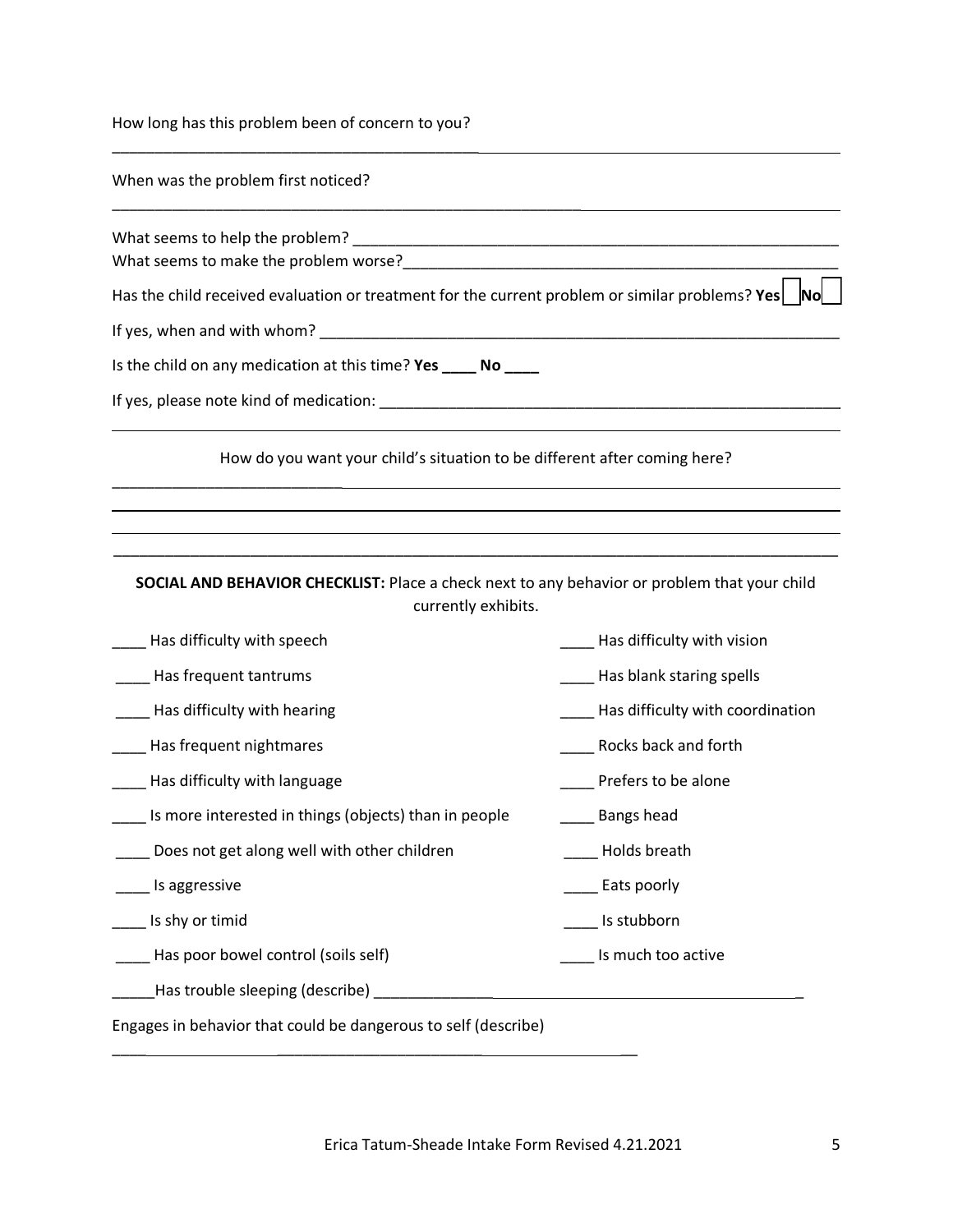Describe child's relationship with his / her:

| <b>OTHER INTERPERSONAL RELATIONSHIPS:</b>                                               |
|-----------------------------------------------------------------------------------------|
| How do you describe the child's friendships (Circle one):                               |
| $\vert$ No Friends $\vert$ Only Acquaintances Both acquaintances and close friends      |
| How many close friends? ___________                                                     |
| Place a check next to any behavior or problem that your child currently exhibits.       |
| Has special fears, habits, or mannerisms                                                |
|                                                                                         |
| Shows daredevil behavior                                                                |
| <b>Sucks thumb</b>                                                                      |
| Gives up easily                                                                         |
| Is slow to learn                                                                        |
| Wets bed                                                                                |
| Other (describe):                                                                       |
|                                                                                         |
| <b>EDUCATIONAL HISTORY</b>                                                              |
|                                                                                         |
| Place a check next to any educational problem that your child currently exhibits: Check |
| Has difficulty with reading The Has difficulty with math                                |
| Has difficulty with spelling Theory Has difficulty with writing<br>$\frac{1}{1}$        |
| Has difficulty with other subjects (please list_________________________________        |
| Does not like school                                                                    |
| Is your child in a special education class? Yes ________ No _______                     |
|                                                                                         |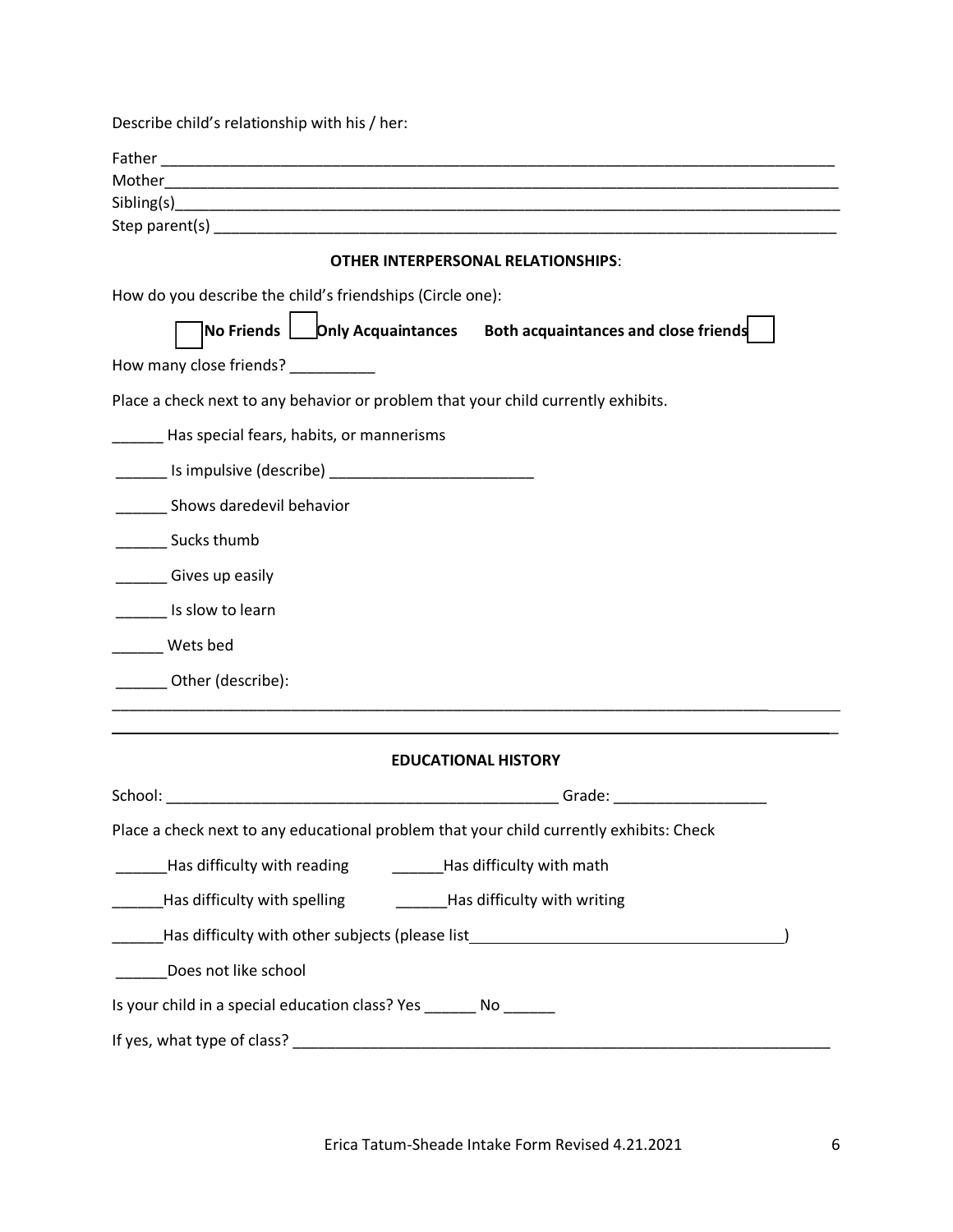| Has your child been held back in a grade? Yes No                                                                                                                                                                                                                                                                 |
|------------------------------------------------------------------------------------------------------------------------------------------------------------------------------------------------------------------------------------------------------------------------------------------------------------------|
| Has your child ever received special tutoring or therapy in school? Yes<br>No.<br>If yes, please describe: The annual property of the set of the set of the set of the set of the set of the set of the set of the set of the set of the set of the set of the set of the set of the set of the set of the set o |
| Has your child ever been suspended or expelled? Yes No<br>If yes, please describe:                                                                                                                                                                                                                               |

#### **DEVELOPMENTAL HISTORY**

| During pregnancy, was mother on medication? Yes _____ No ______ If yes, what kind? ________________    |  |  |  |  |  |  |
|--------------------------------------------------------------------------------------------------------|--|--|--|--|--|--|
| During pregnancy, did mother smoke? Yes _____ No _____ If yes, how many cigarettes each day?           |  |  |  |  |  |  |
| During pregnancy, did mother drink alcoholic beverages? Yes ____ No ____                               |  |  |  |  |  |  |
|                                                                                                        |  |  |  |  |  |  |
| During pregnancy, did mother use drugs? Yes ____ No ____ If yes, what kind? _______________________    |  |  |  |  |  |  |
| Were forceps used during delivery? Yes _____ No ____                                                   |  |  |  |  |  |  |
| Was a Cesarean section performed? Yes _____ No _____ If yes, for what reason? _____________________    |  |  |  |  |  |  |
| Was the child premature? Yes _____ No _____ If so, by how many months? ____________________________    |  |  |  |  |  |  |
|                                                                                                        |  |  |  |  |  |  |
| Were there any birth defects or complications? Yes _____ No ____                                       |  |  |  |  |  |  |
| Were there any feeding problems? Yes ____ No ____                                                      |  |  |  |  |  |  |
|                                                                                                        |  |  |  |  |  |  |
| Were there any sleeping problems? Yes _____ No ____                                                    |  |  |  |  |  |  |
|                                                                                                        |  |  |  |  |  |  |
| As an infant, was the child quiet? Yes ______ No _____                                                 |  |  |  |  |  |  |
| As an infant, did the child like to be held? Yes _____ No ____                                         |  |  |  |  |  |  |
| Were there any special problems in the growth and development of the child during the first few years? |  |  |  |  |  |  |
|                                                                                                        |  |  |  |  |  |  |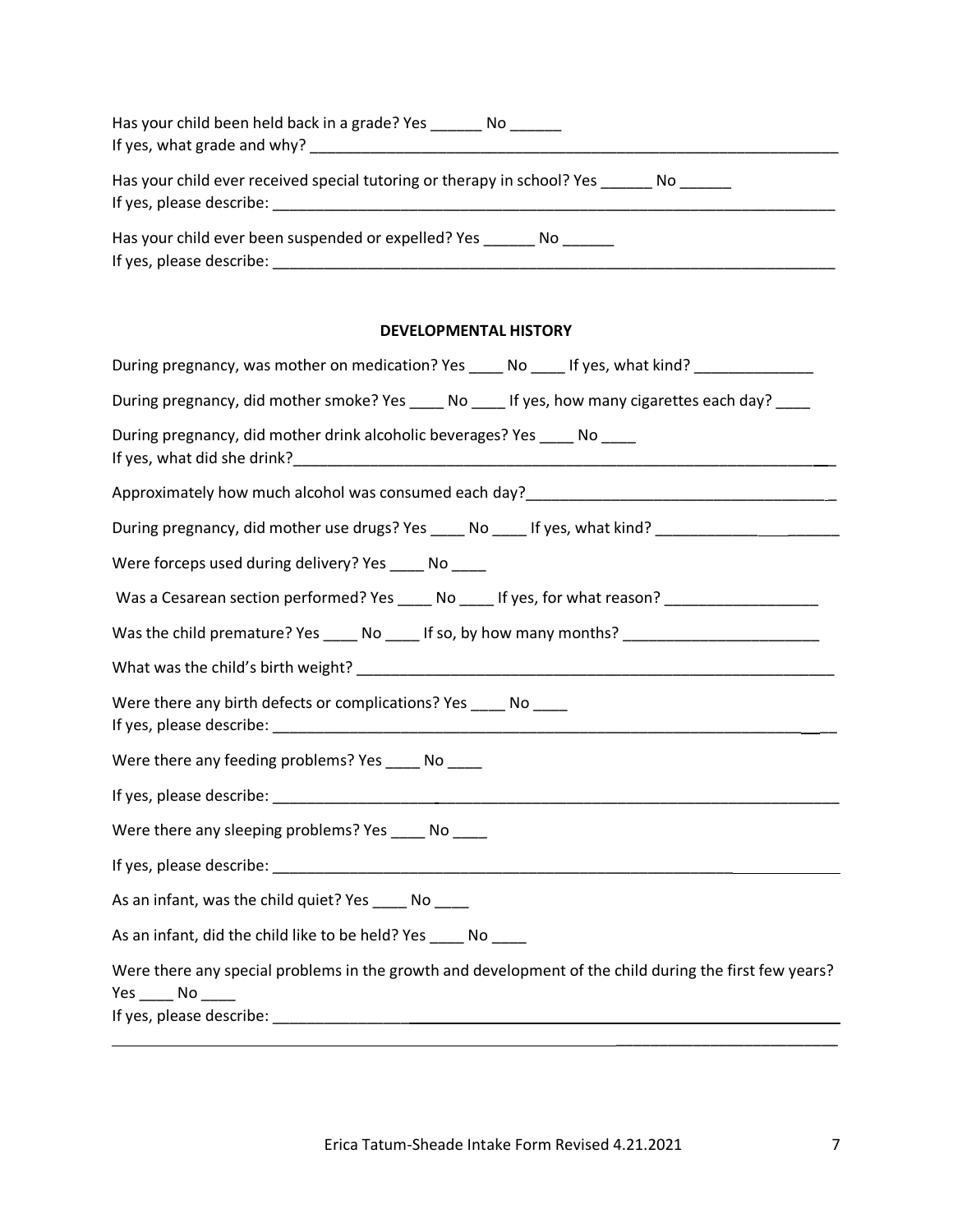The following is a list of infant and preschool behaviors. Please indicate the age at which your child first demonstrated each behavior. If you are not certain of the age but have some idea, write the age followed by a question mark. If you don't remember the age at which the behavior occurred, please write a question mark.

| Showed response to parent ______                                                                                                                                                                                                                                                                               | Put several words together |  |  |  |  |
|----------------------------------------------------------------------------------------------------------------------------------------------------------------------------------------------------------------------------------------------------------------------------------------------------------------|----------------------------|--|--|--|--|
| Rolled over ______                                                                                                                                                                                                                                                                                             | Dressed self               |  |  |  |  |
| Sat alone ______                                                                                                                                                                                                                                                                                               | Became toilet trained      |  |  |  |  |
| Crawled ______                                                                                                                                                                                                                                                                                                 | Stayed dry at night        |  |  |  |  |
| Walked alone                                                                                                                                                                                                                                                                                                   | Fed self                   |  |  |  |  |
| Babbled ______                                                                                                                                                                                                                                                                                                 | Rode tricycle ______       |  |  |  |  |
| Spoke first word ______                                                                                                                                                                                                                                                                                        |                            |  |  |  |  |
| <b>CURRENT HEALTH INFORMATION:</b>                                                                                                                                                                                                                                                                             |                            |  |  |  |  |
| Describe child's health generally:<br>Good                                                                                                                                                                                                                                                                     | Fair<br>Poor               |  |  |  |  |
| Is the child sexually active? $\Box$ No $\Box$ Yes                                                                                                                                                                                                                                                             |                            |  |  |  |  |
| List any health problems the child has had example to the control of the control of the control of the child has had                                                                                                                                                                                           |                            |  |  |  |  |
|                                                                                                                                                                                                                                                                                                                |                            |  |  |  |  |
| Does the child have: Current immunizations ____ No ____ Yes<br>Which are needed? Notice that the series of the series of the series of the series of the series of the series<br>Nutritional problems<br>Appetite problems<br>Dental, vision or hearing problems No Yes Specify ______________________________ |                            |  |  |  |  |
|                                                                                                                                                                                                                                                                                                                |                            |  |  |  |  |
|                                                                                                                                                                                                                                                                                                                |                            |  |  |  |  |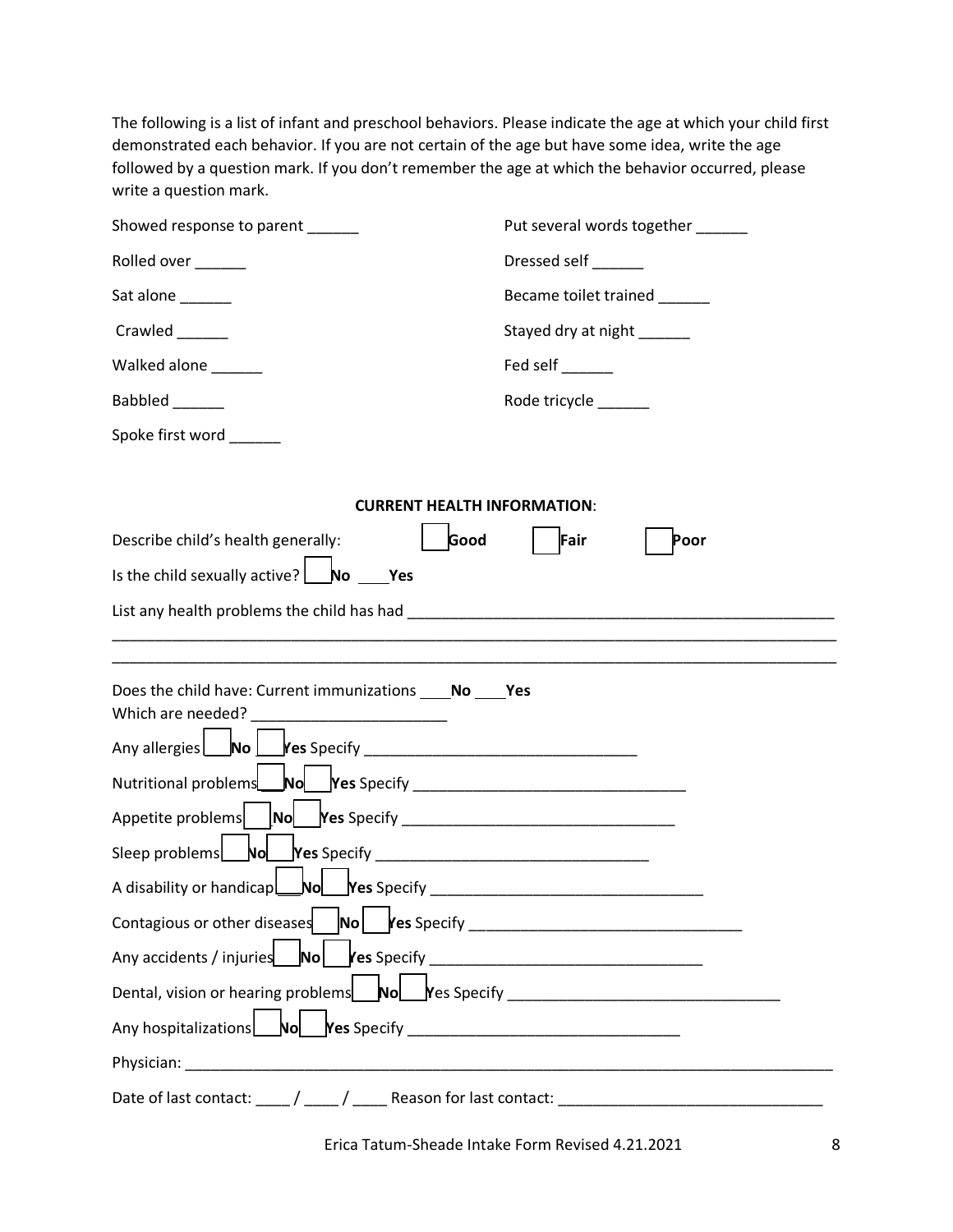#### **SUBSTANCE USE / ABUSE:**

Please complete the chart below

| Category of         | Has the | Currently | How    | Age of | How   | How    | Use last | Withdrawal |
|---------------------|---------|-----------|--------|--------|-------|--------|----------|------------|
| Drug                | child   | using?    | often? | first  | often | taken? | 48       | symptoms   |
|                     | used?   |           |        | use?   | does  |        | hours    |            |
|                     |         |           |        |        | child |        |          |            |
|                     |         |           |        |        | use?  |        |          |            |
| Alcohol             |         |           |        |        |       |        |          |            |
| Stimulant           |         |           |        |        |       |        |          |            |
| Cocaine             |         |           |        |        |       |        |          |            |
| Tranquilizer        |         |           |        |        |       |        |          |            |
| <b>Barbiturates</b> |         |           |        |        |       |        |          |            |
| Marijuana           |         |           |        |        |       |        |          |            |
| Opioids             |         |           |        |        |       |        |          |            |
| Hallucinogen        |         |           |        |        |       |        |          |            |
| Prescribed          |         |           |        |        |       |        |          |            |
| Nicotine            |         |           |        |        |       |        |          |            |
| Caffeine            |         |           |        |        |       |        |          |            |
| Other               |         |           |        |        |       |        |          |            |

**FAMILY MEDICAL HISTORY:** Place a check next to any illness or condition that any member of the child's family has had. When you check an item, please note the member's relationship to the child. Check Condition Relationship to child Check Condition Relationship to child

| Alcoholism __                                                                                                                                                                                                                  | Depression _________________            |  |
|--------------------------------------------------------------------------------------------------------------------------------------------------------------------------------------------------------------------------------|-----------------------------------------|--|
| Cancer _________________                                                                                                                                                                                                       | Learning disability ___________________ |  |
| Diabetes ________________                                                                                                                                                                                                      | __ ADHD ______________________          |  |
| Heart trouble _________________                                                                                                                                                                                                | Mental Retardation Mental Retardation   |  |
| _________ Bipolar Disorder ______________________                                                                                                                                                                              | Anxiety Disorder ________________       |  |
| Other ______________________                                                                                                                                                                                                   |                                         |  |
| <b>LEGAL INFORMATION:</b>                                                                                                                                                                                                      |                                         |  |
| Has the child ever:                                                                                                                                                                                                            |                                         |  |
| Had difficulty or contact with police? $\frac{1}{2}$ $\left  \cos \theta \right $<br>No                                                                                                                                        |                                         |  |
| Appeared in juvenile conference?     Yes<br>No                                                                                                                                                                                 |                                         |  |
| Been on probation? $\mathbf{F}$ $\mathbf{F}$ $\mathbf{F}$<br>No                                                                                                                                                                |                                         |  |
| Please explain: The contract of the contract of the contract of the contract of the contract of the contract of the contract of the contract of the contract of the contract of the contract of the contract of the contract o |                                         |  |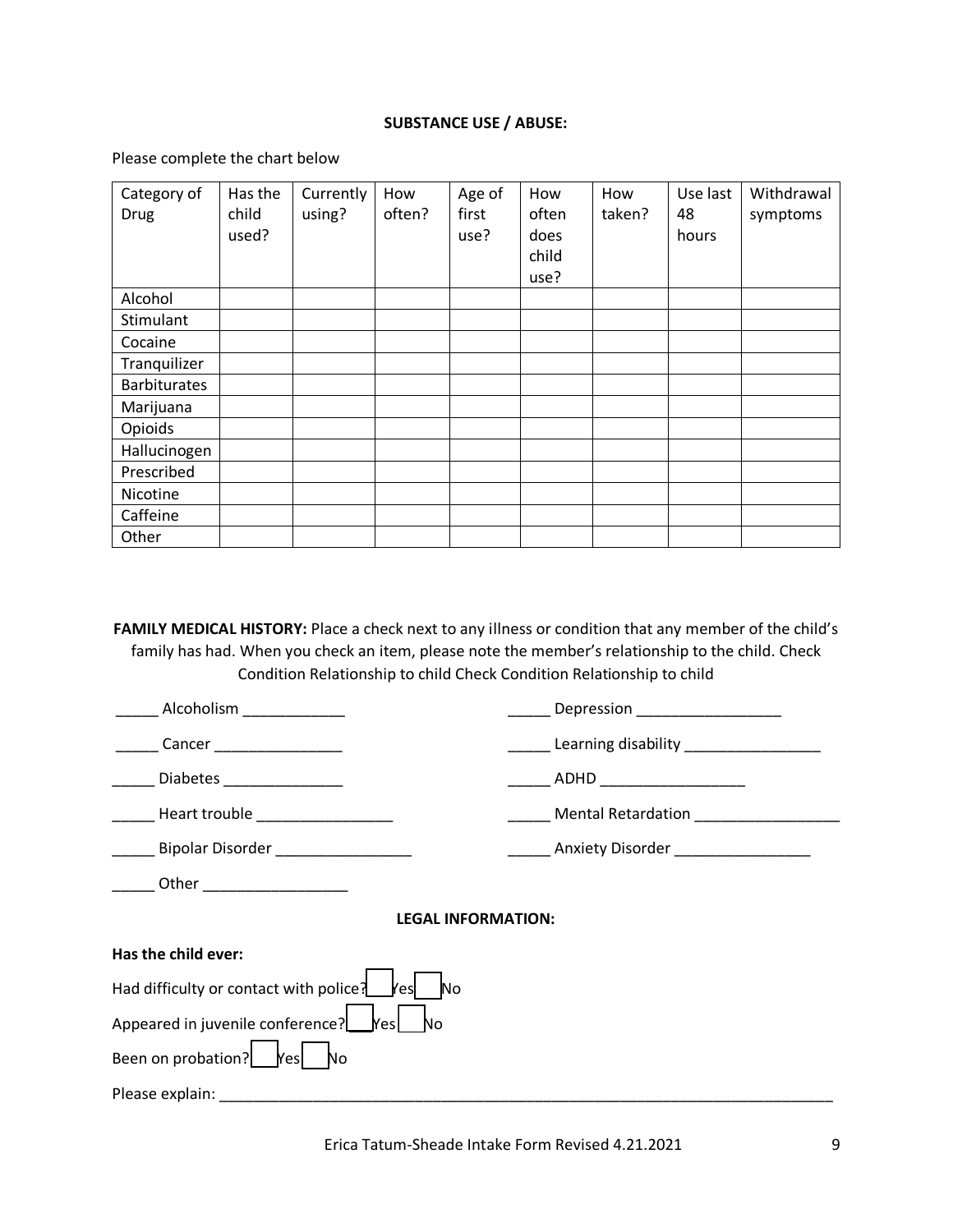#### **OTHER INFORMATION:**

| What are your child's favorite activities?                                                 |                                                                                                                                                                                                     |
|--------------------------------------------------------------------------------------------|-----------------------------------------------------------------------------------------------------------------------------------------------------------------------------------------------------|
|                                                                                            |                                                                                                                                                                                                     |
|                                                                                            |                                                                                                                                                                                                     |
|                                                                                            |                                                                                                                                                                                                     |
| What activities would your child like to engage in more often than he/she does at present? |                                                                                                                                                                                                     |
|                                                                                            |                                                                                                                                                                                                     |
| What activities does your child like least?                                                |                                                                                                                                                                                                     |
| 1.                                                                                         |                                                                                                                                                                                                     |
|                                                                                            | What disciplinary techniques do you usually use when your child behaves inappropriately? Place a<br>check next to each technique that you usually use. There also is space for writing in any other |
| _____ Ignore problem behavior                                                              | Tell child to sit on chair                                                                                                                                                                          |
| Scold child                                                                                | Send child to his or her room                                                                                                                                                                       |
| Spank child                                                                                | Take away some activity                                                                                                                                                                             |
| Threaten child                                                                             | Reason with child                                                                                                                                                                                   |
| Redirect child's interest                                                                  | Don't use any technique                                                                                                                                                                             |
|                                                                                            |                                                                                                                                                                                                     |
| Which disciplinary techniques are usually effective?                                       | ,我们也不能在这里的时候,我们也不能在这里的时候,我们也不能在这里的时候,我们也不能会在这里的时候,我们也不能会在这里的时候,我们也不能会在这里的时候,我们也不                                                                                                                    |
|                                                                                            |                                                                                                                                                                                                     |
| Which disciplinary techniques are usually ineffective?                                     |                                                                                                                                                                                                     |
| With what type of problem(s)?                                                              |                                                                                                                                                                                                     |
|                                                                                            |                                                                                                                                                                                                     |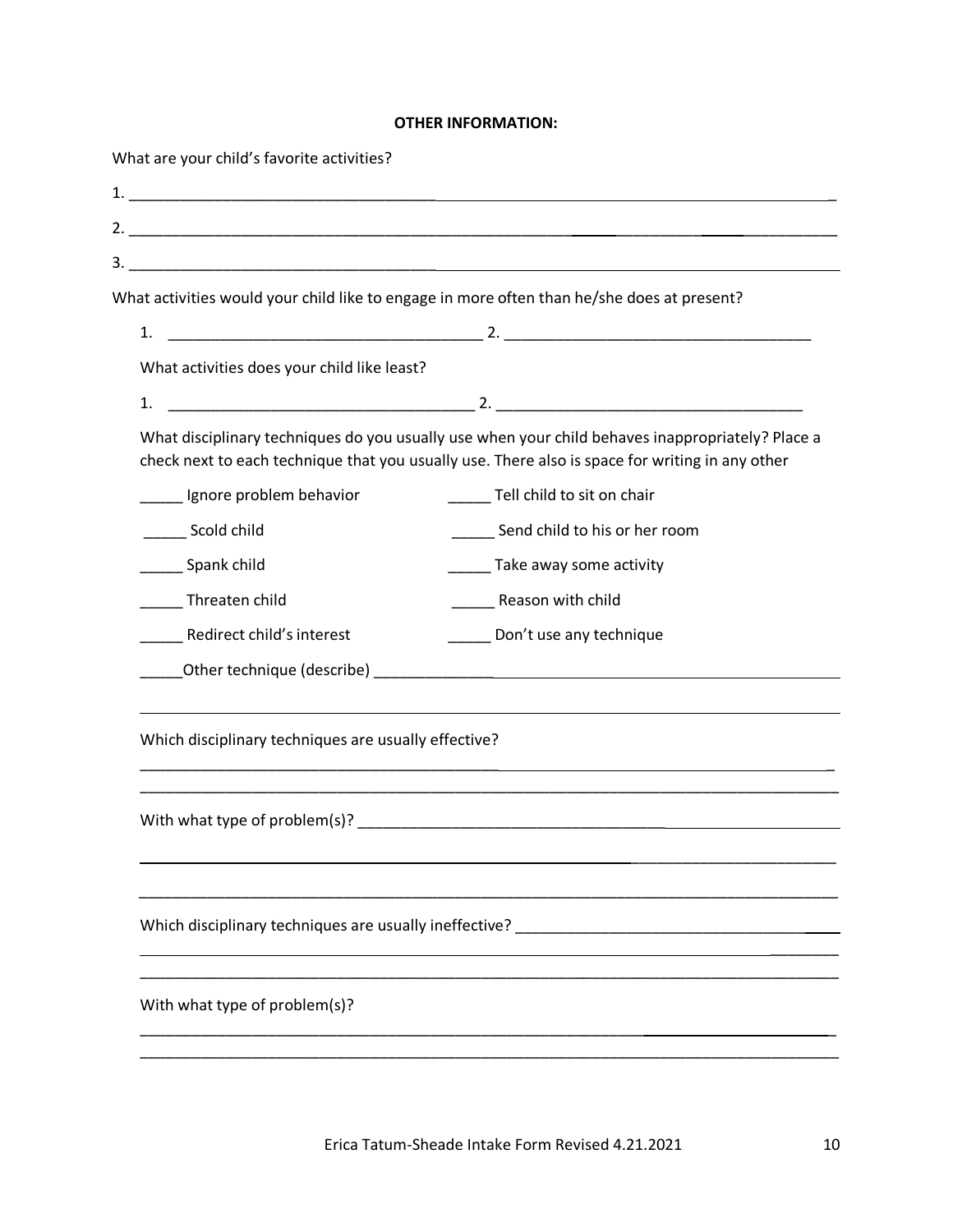|                                                                           |                                                                                                                                                                       | What have you found to be the most satisfactory ways of helping your child? ______________________ |  |
|---------------------------------------------------------------------------|-----------------------------------------------------------------------------------------------------------------------------------------------------------------------|----------------------------------------------------------------------------------------------------|--|
|                                                                           |                                                                                                                                                                       |                                                                                                    |  |
| PREVIOUS COUNSELING / PSYCHOTHERAPY:                                      | Has your child ever been in counseling / therapy before? $\blacksquare$ No $\blacksquare$ /es<br>Name of Provider Clinic Year Diagnosis / Problem/Reason For Stopping | <u> 1980 - Jan James James Santan (j. 1980)</u>                                                    |  |
|                                                                           | Has your child been prescribed psychotropic medication? No Nes                                                                                                        |                                                                                                    |  |
|                                                                           | Medication: ____________________________ Dosage: ______________                                                                                                       |                                                                                                    |  |
|                                                                           |                                                                                                                                                                       |                                                                                                    |  |
|                                                                           | Medication: _________________________________ Dosage: __________________________                                                                                      |                                                                                                    |  |
|                                                                           |                                                                                                                                                                       |                                                                                                    |  |
| Reason:                                                                   |                                                                                                                                                                       |                                                                                                    |  |
| Other medications currently prescribed:                                   |                                                                                                                                                                       |                                                                                                    |  |
|                                                                           |                                                                                                                                                                       |                                                                                                    |  |
|                                                                           |                                                                                                                                                                       |                                                                                                    |  |
| Reason:                                                                   |                                                                                                                                                                       |                                                                                                    |  |
| Has the child ever: Made a suicide attempt: $\Box$                        | lNd<br>Yes                                                                                                                                                            |                                                                                                    |  |
|                                                                           |                                                                                                                                                                       |                                                                                                    |  |
| Expressed homicidal thoughts                                              | No <br><b>Nes</b>                                                                                                                                                     |                                                                                                    |  |
|                                                                           |                                                                                                                                                                       |                                                                                                    |  |
| Had episodes of explosive anger: $\lfloor$ $\lfloor$ $\mathsf{No}\rfloor$ | <b>Yes</b>                                                                                                                                                            |                                                                                                    |  |
|                                                                           | Describe <b>Exercise Service Service Service Service</b> Service Service Service Service Service Service Service Service                                              |                                                                                                    |  |
|                                                                           | Is the child currently expressing homicidal / suicidal feelings?                                                                                                      | Yes<br>Nol                                                                                         |  |
| Describe                                                                  |                                                                                                                                                                       |                                                                                                    |  |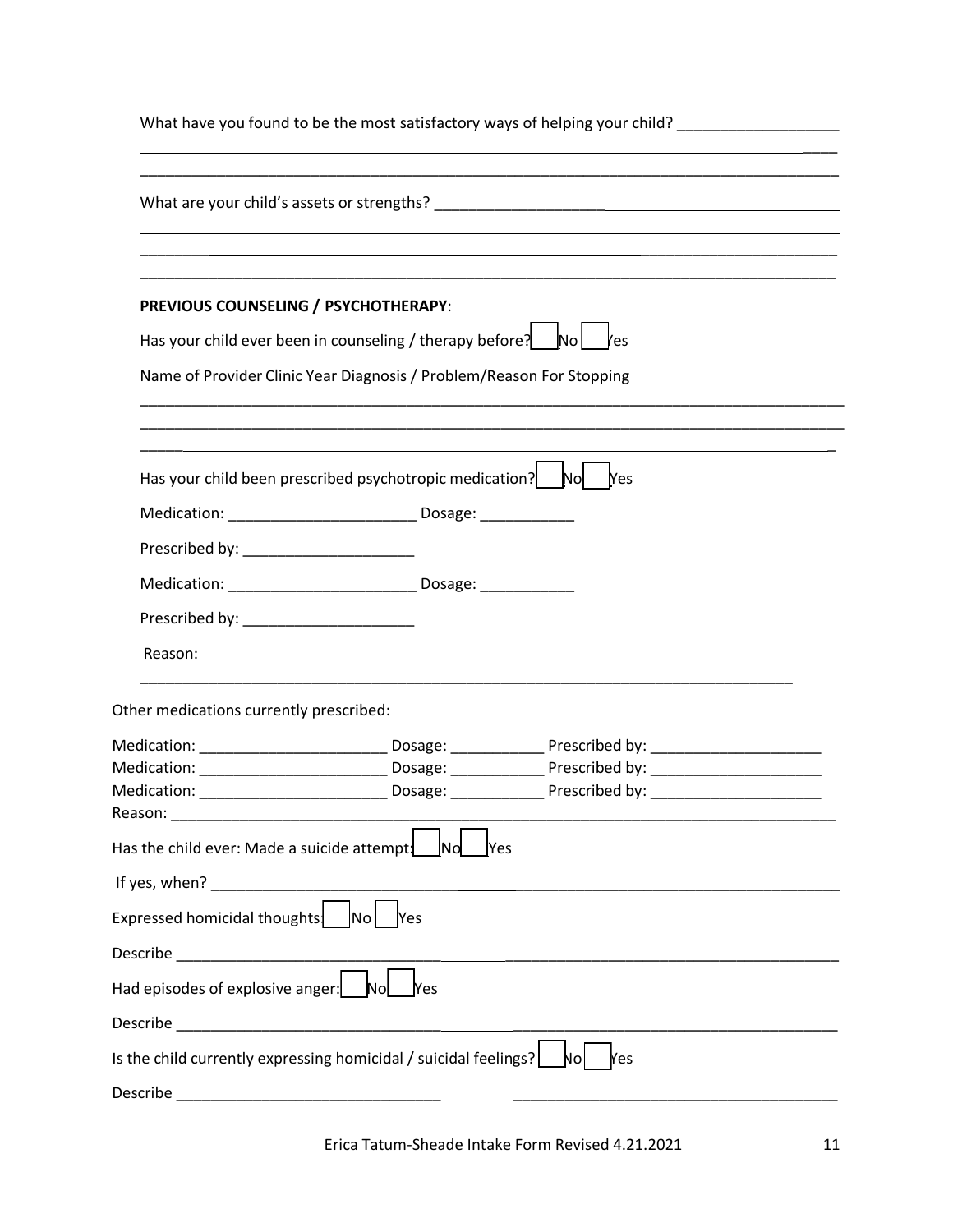Any other information you would like me to know

| ,我们也不会有什么?""我们的人,我们也不会有什么?""我们的人,我们也不会有什么?""我们的人,我们也不会有什么?""我们的人,我们也不会有什么?""我们的人 |                              |
|----------------------------------------------------------------------------------|------------------------------|
|                                                                                  |                              |
|                                                                                  |                              |
|                                                                                  |                              |
|                                                                                  |                              |
|                                                                                  | _Date ______________________ |
|                                                                                  |                              |
|                                                                                  |                              |
|                                                                                  |                              |
|                                                                                  |                              |
|                                                                                  |                              |
| Signature of Therapist _____________                                             | Date                         |

# **QO INTEGRATED MENTAL<br>TO HEALTH ASSOCIATES**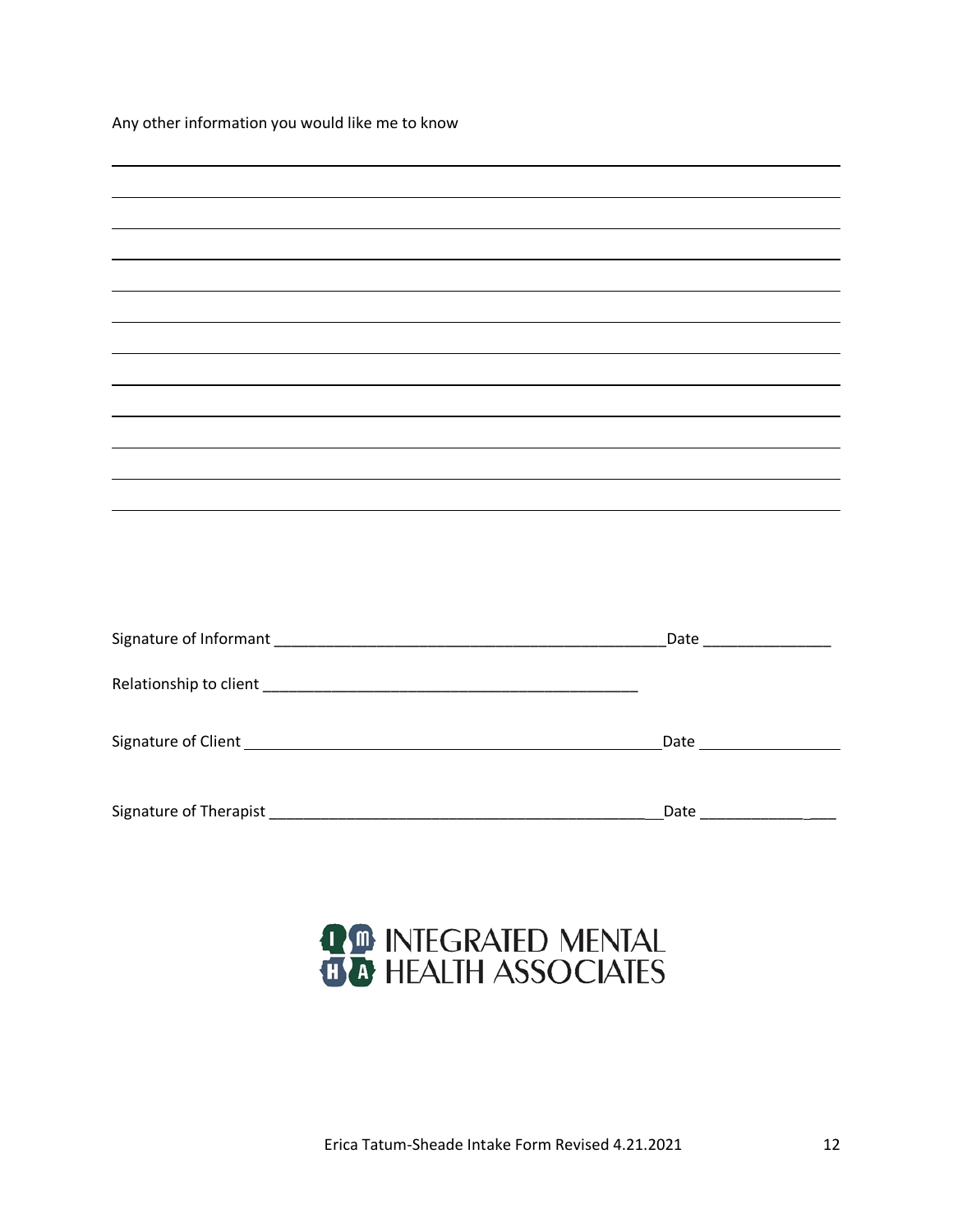## **PSYCHOTHERAPY AGREEMENT**

#### **PSYCHOTHERAPY**

Psychotherapy varies depending on the personalities of the therapist and patient, and the problems being addressed. Often it involves difficult aspects of life and experiencing uncomfortable feelings. *Beneficial results depend on an active effort on your part.*

I may use different methods in therapy. Generally my approach invites your close attention to, and the expression of, your internal experience including thoughts, feelings, and recollections of personal history. We will also explore your perceptions of the world around you. Together we will identify ways that you are behaving and ways that you interact with your world, both those that serve you and those that limit you or create problems.

I will invite you to explore by talking about personal material, by expressing behaviors (some apparent and some out of your awareness), and by experimenting with new behaviors. The degree to which the therapy is successful often depends on your willingness to practice what is experienced in therapy in your daily life. The intent of this therapy is to help you become a more effective participant in life.

Therapy is a unique learning experience we both create. I provide expertise in recognizing clinically important material and structuring meaningful therapeutic opportunities. You are responsible for saying what is important to you, what you have come to therapy to address, and deciding for yourself what is useful. You always have the right, in fact it is important for you, to raise your own needs and any objections or reservations you may have about what we do. *It is not my job to tell you what to do. It is your job to make your own decision about what is best for your life.*

There are times, despite the best efforts of both the client and the therapist, that the therapy is not helpful. Sometimes a particular therapist or therapeutic approach is simply not a good match. If at any time you feel your therapy with me is not satisfactory, please let me know. If we are unable to make suitable adjustments I will make every effort to locate another therapist for you.

# **CONFIDENTIALITY AND PERSONAL INFORMATION**

The law protects the privacy of all communication between a patient and therapist and dictates how I manage your personal information. Please read the notice entitled "Your Personal Information" about the policies and limitations regarding your privacy.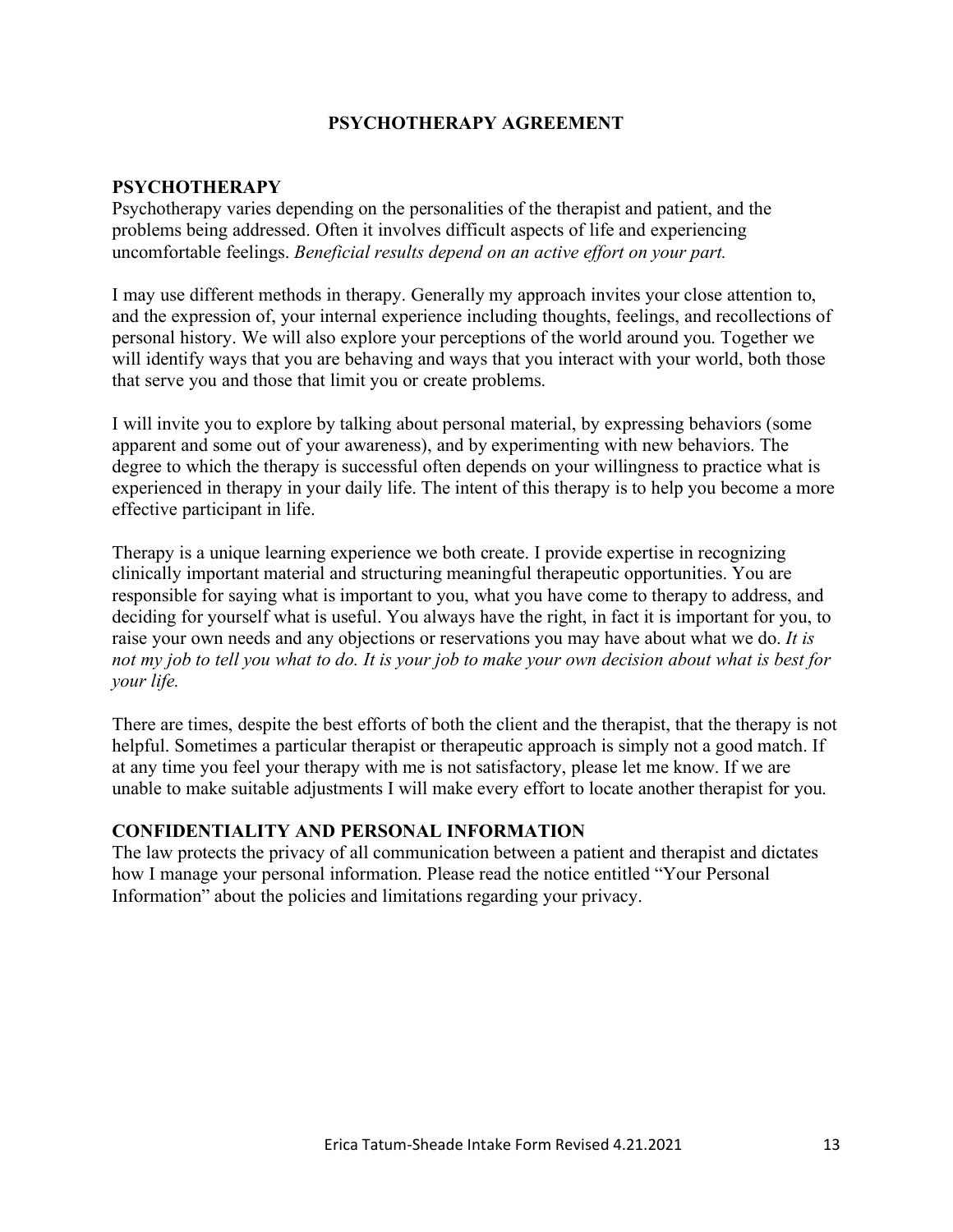# **APPOINTMENTS**

Unless otherwise arranged, therapy sessions are scheduled for 50 minutes. Together we will agree on our frequency of meeting. Weekly or every other week are common frequencies, especially at the beginning of therapy.

*A scheduled appointment means I reserve time only for you. If you miss your appointment or cancel with less than 24 hours notice, you will be billed according to the scheduled fee before another appointment can be scheduled. Generally, your insurance company does not pay this fee you are responsible for this payment. Excessive no shows and late cancellations will result in a cancellations of any reoccurring scheduled appointments.*

# **CONTACTING ME**

Messages can be left for me at the office number of (480) 261-5015. Unless we have specifically made other arrangements, I do not provide on-call phone or emergency sessions. In an emergency contact 911, a hospital emergency room, or the Crisis Hotline at 602-222-9444 If you feel you require special support between our scheduled sessions, please discuss these needs with me.

# **FINANCIAL TERMS**

- Unless otherwise arranged, my fee is \$225 for individual sessions and for other multiple participants, 30min parent consultations are billed at \$95 (these are not covered by most insurance companies). Services for time periods other than a usual appointment are charged proportionally at \$225/hour. Examples include report writing, phone conversations beyond a few minutes, or consulting with others at your request.

Upon verification of insurance coverage and policy limits, your insurance carrier will be billed for your sessions. I will be paid directly by the carrier and you will be responsible for any deductibles and co-payments. **If your insurance plan determines you are not eligible, you are responsible for full payment at the fee schedule above**.

- Payment arrangements should be finalized at your first visit.
- **In the event of default of payment, the balance is due in full. You will be responsible for any reasonable court costs, attorney fees, and/or collection fees incurred.**

# **LIMITS OF COVERAGE, APPEALS, AND GRIEVANCES**

It can be difficult to determine health plan coverage. Some require authorization before they pay and may limit the number of visits. You have the right to request reconsideration if visits are denied certification. You would appeal through me and have no risk in doing so. If you continue without authorization and your appeal is denied, you will be responsible for payment of sessions not approved. You may make a complaint to me about any aspect of treatment. If not satisfied, you may submit a grievance to your insurance carrier.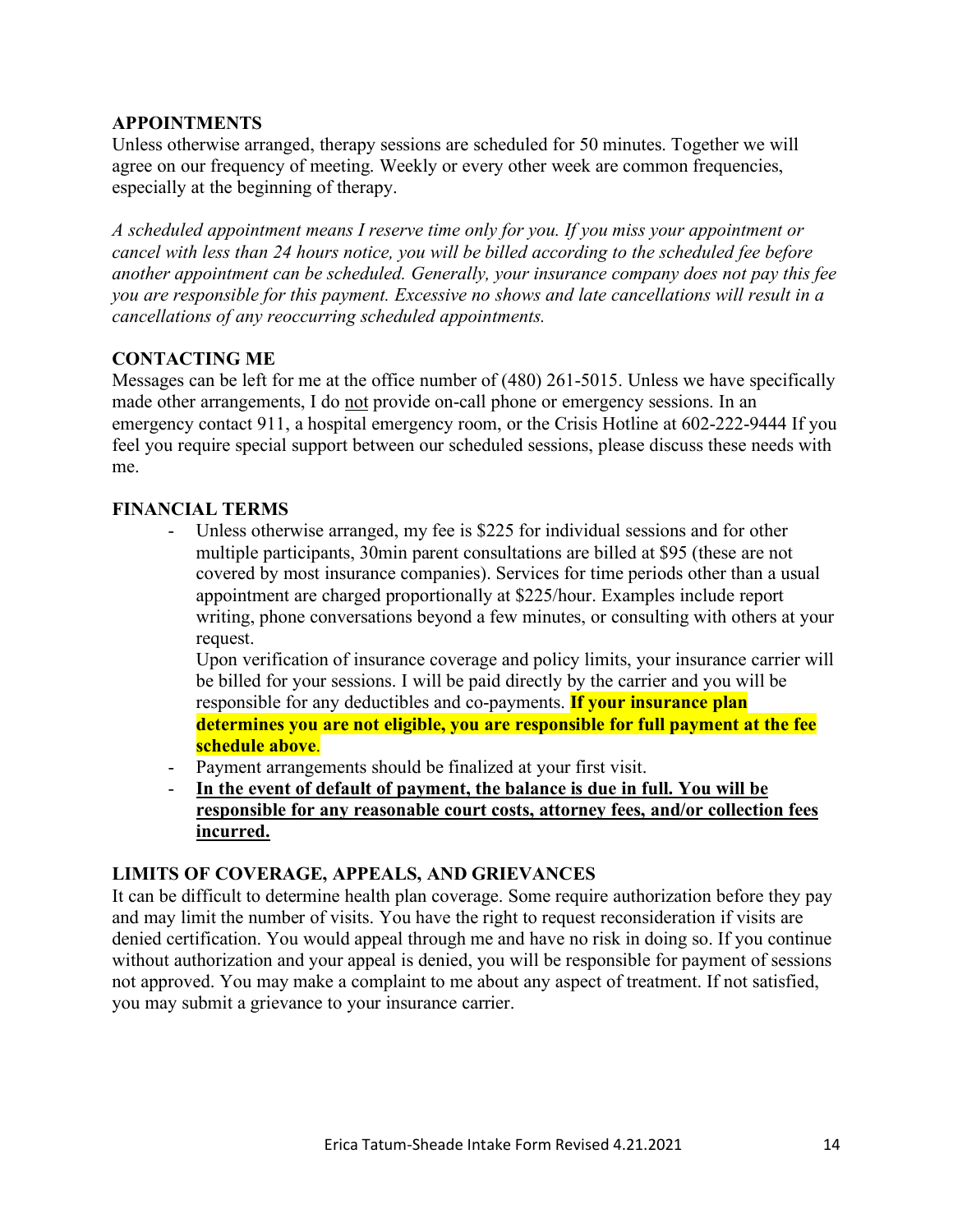#### **SOCIAL MEDIA POLICY**

This document outlines my office policies related to use of Social Media. Please read it to understand how I conduct myself on the Internet as a mental health professional and how you can expect me to respond to various interactions that may occur between us on the Internet. If you have any questions about anything within this document, I encourage you to bring them up when we meet. As new technology develops and the Internet changes, there may be times when I need to update this policy. If I do so, I will notify you in writing of any policy changes and make sure you have a copy of the updated policy

**Friending** -I do not accept friend or contact requests from current or former clients on any social networking site (Facebook, LinkedIn, etc). I believe that adding clients as friends or contacts on these sites can compromise your confidentiality and our respective privacy. It may also blur the boundaries of our therapeutic relationship. If you have questions about this, please bring them up when we meet and we can talk more about it.

**Interacting-** Please do not use SMS (mobile phone text messaging) or messaging on Social Networking sites such as Twitter, Facebook, or LinkedIn to contact me. These sites are not secure and I may not read these messages in a timely fashion. Do not use Wall postings, @replies, or other means of engaging with me in public online if we have an already established client/therapist relationship. Engaging with me this way could compromise your confidentiality. It may also create the possibility that these exchanges become a part of your legal medical record and will need to be documented and archived in your chart. If you need to contact me between sessions, the best way to do so is by directly calling the front desk at 480-261-5015 or email me directly for quick, administrative issues such as changing appointment times.

#### **NON-RECORDING AGREEMENT**

Successful therapy depends on building a relationship of trust, good faith, and openness between client(s) and therapist(s). Often, audio or video recording can inhibit candor and introspection in therapy. Covert recording is a direct violation of trust and good faith to all the other persons in the room. In addition, recordings made and taken home by clients sometimes fall into unintended hands through loss, random or targeted theft, or action by police, court or governmental agency. Such loss could compromise or nullify your legal expectation of confidentiality in the extremely sensitive personal or interpersonal matters that may have been discussed. Courts may not give your own recordings all the legal confidentiality they give to a therapist's office notes and may find them self serving. Client recordings can more easily end up becoming an issue in conflicts such as divorce, child custody, or other legal cases or be used by agencies of government. A client who makes a recording solely for personal use or to use against a partner may later be surprised to find the recording being used against him- or herself instead. And once an unfavorable recording exists, its deletion can become legally punishable if a subpoena is issued for it. Factors like these undermine the therapeutic process and the building or rebuilding of trust that takes place between partners in session and between the client(s) and therapist(s). For these reasons and others like them, Integrated Mental Health Associates maintains a strict policy *against* the recording of sessions.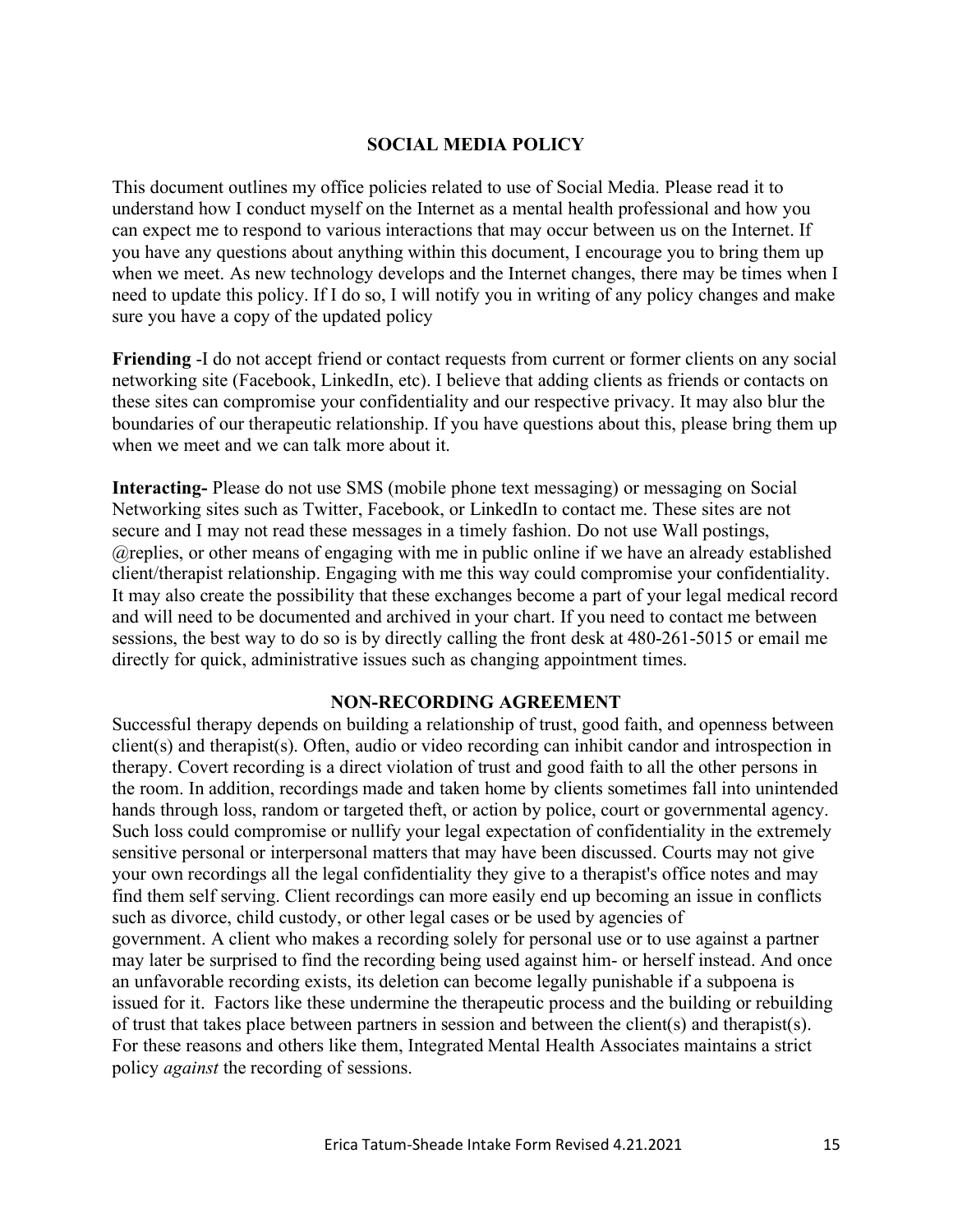## **PARTICIPATION IN LITIIGATION**:

I will not voluntarily participate in any litigation, or custody dispute in which client and another individual, or entity, are parties. I have a policy of not communicating with client's attorney and will generally not write or sign letters, reports, declarations, or affidavits to be used in a legal matter unless agreed upon at beginning of the therapeutic relationship. I will generally not provide records or testimony unless compelled to do so. Should I be subpoenaed, or ordered by a court of law, to appear as a witness in an action involving a client, client agrees to reimburse me for any time spent for preparation, travel, or other time in which I have made myself available for such an appearance at my usual and customary hourly rate of \$225/hour.

#### **VIRTUAL TELEHEALTH / TELETHERAPY:**

The confidentiality of all communications between a client and a therapist is generally protected by law and as your therapists cannot and will not tell anyone else what you have discussed or even that you are in counseling services without your written permission, This is also true with virtual telehealth/teletherapy sessions. Limits of confidentiality are the same as listed under our CONFIDENTIALITY section. For Teletherapy services, we offer a HIPAA compliant platform for virtual therapy video conferencing therapy via Simple Practice. We offer the same quality of care with our virtual online therapy services as in our in person sessions. For virtual sessions client agrees to the following

- Hold the session in a room that is appropriate for a web-based session, such as a home office
- Do not have anyone else in the room unless you first discuss it prior to your appointment.
- Not conduct other activities while in session, such as driving
- Do not record sessions without first obtaining approval
- Be located within the state of Arizona where I am licensed to practice (unless previously discussed with counselor)
- Minors should have a parent or guardian with them at the location/building of the webbased session, unless otherwise agreed upon.

# **Limitations of Telehealth**:

Telehealth should not be viewed as a substitute for face-to-face sessions. It is an alternative form of therapy with certain limitations. By signing this document, you agree that you understand that Telehealth:

- May lack of visual and/or audio cues, which may cause misunderstanding. Whenever there is communication that lacks visual or audio cues there is a risk of misunderstanding. When this happens, it is important to assume that your counselor has positive regard for you, and to check out your assumptions. This will reduce any unnecessary hardship.
- May have disruptions in the service and quality of the technology used.
- May not be appropriate if you are having a crisis, acute psychosis, or suicidal or homicidal thoughts.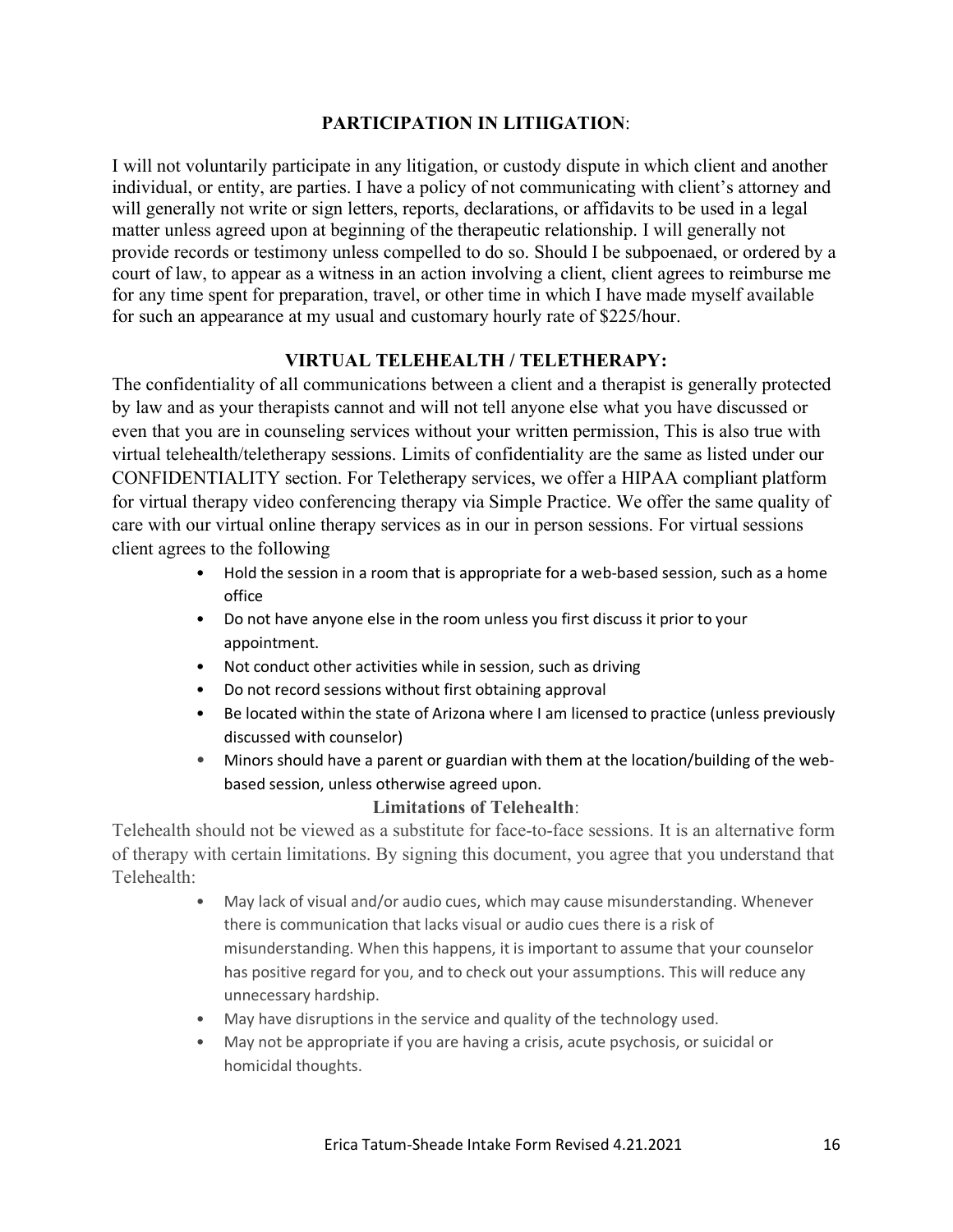# **ADOLESCENT CONSENT AND PARENT AGREEMENT TO RESPECT PRIVACY**

#### **What to expect:**

The purpose of meeting with a therapist is to get help with problems in your life that are bothering you or that are keeping you from being successful in important areas of your life. You may be here because you wanted to talk to a counselor or therapist about these problems. Or, you may be here because your parent, guardian, doctor or teacher had concerns about you. When we meet, we will discuss these problems. I will ask questions, listen to you and suggest a plan for improving these problems. It is important that you feel comfortable talking to me about the issues that are bothering you. Sometimes these issues will include things you don't want your parents or guardians to know about. For most people, knowing that what they say will be kept private helps them feel more comfortable and have more trust in their counselor or therapist. Privacy, also called confidentiality, is an important and necessary part of good counseling. *As a general rule, I will keep the information you share with me in our sessions confidential, unless I have your written consent to disclose certain information.* There are, however, important exceptions to this rule that are important for you to understand before you share personal information with me in a therapy session. In some situations, I am required by law or by the guidelines of my profession to disclose information whether or not I have your permission. I have listed some of these situations below.

# **Confidentiality cannot be maintained when**:

>You tell me you plan to cause serious harm or death to yourself, and I believe you have the intent and ability to carry out this threat in the very near future. I must take steps to inform a parent or guardian of what you have told me and how serious I believe this threat to be. I must make sure that you are protected from harming yourself.

> You tell me you plan to cause serious harm or death to someone else who can be identified, and I believe you have the intent and ability to carry out this threat in the very near future. In this situation, I must inform your parent or guardian, and I must inform the person who you intend to harm.

>You are doing things that could cause serious harm to you or someone else, even if you do not *intend* to harm yourself or another person. In these situations, I will need to use my professional judgment to decide whether a parent or guardian should be informed.

>You tell me you are being abused-physically, sexually or emotionally-or that you have been abused in the past. In this situation, I am required by law to report the abuse to the Arizona Department of Economic Security.

>You are involved in a court case and a request is made for information about your counseling or therapy. If this happens, I will not disclose information without your written agreement *unless*  the court requires me to. I will do all I can within the law to protect your confidentiality, and if I am required to disclose information to the court, I will inform you that this is happening.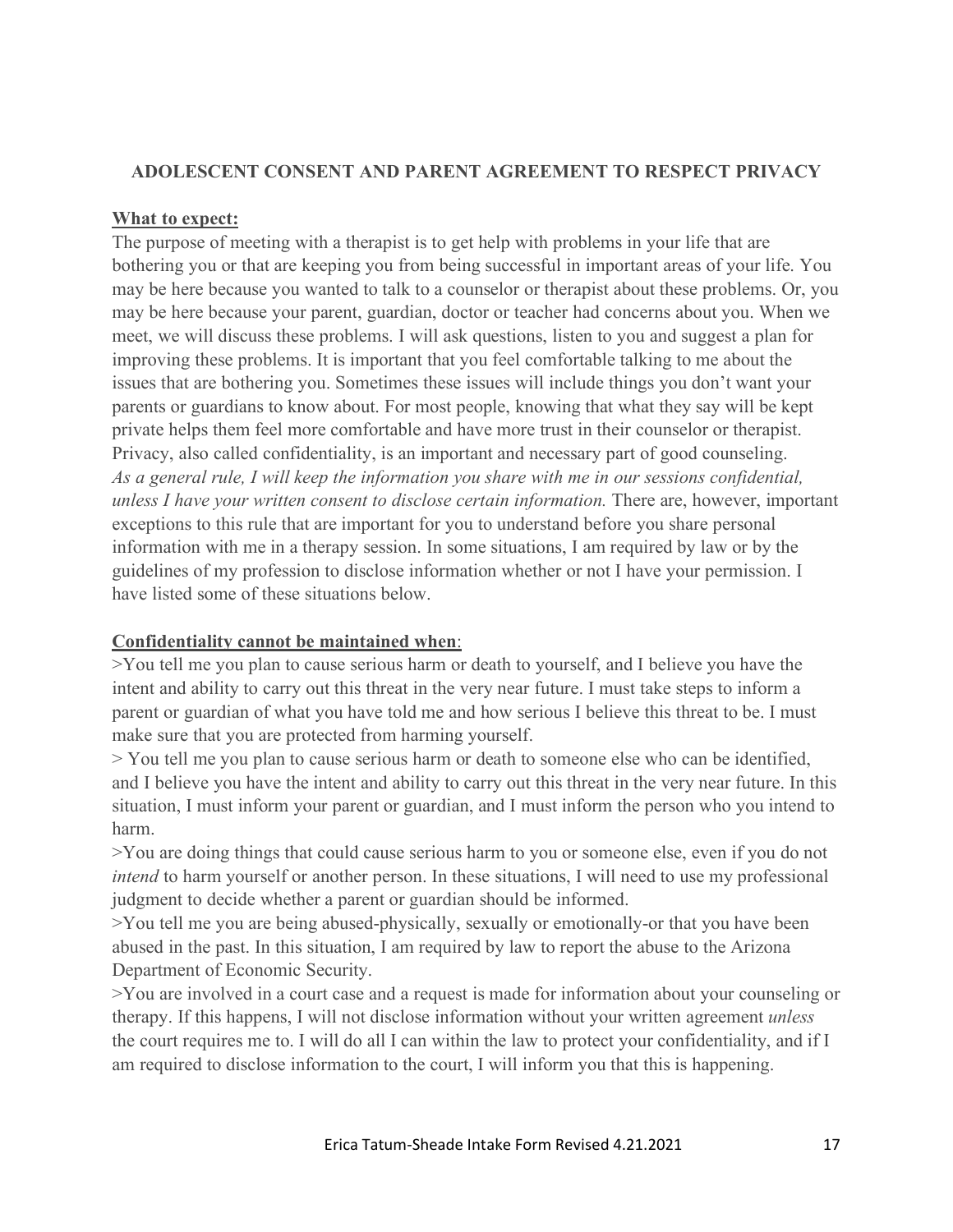# **Communicating with your parent(s) or guardian(s)**:

Except for situations such as those mentioned above, I will not tell your parent or guardian specific things you share with me in our private therapy sessions. This includes activities and behavior that your parent/guardian would not approve of — or would be upset by — but that do not put you at risk of serious and immediate harm. However, if your risk-taking behavior becomes more serious, then I will need to use my professional judgment to decide whether you are in serious and immediate danger of being harmed. If I feel that you are in such danger, I will communicate this information to your parent or guardian.

Example: If you tell me that you have tried alcohol at a few parties, I would keep this information confidential. If you tell me that you are drinking and driving or that you are a passenger in a car with a driver who is drunk, I would not keep this information confidential from your parent/guardian. If you tell me, or if I believe based on things you've told me, that you are addicted to alcohol, I would not keep this information confidential.

Example: If you tell me that you are having protected sex with a boyfriend or girlfriend, I would keep this information confidential. If you tell me that, on several occasions, you have engaged in unprotected sex with people you do not know or in unsafe situations, I will not keep this information confidential. You can always ask me questions about the types of information I would disclose. You can ask in the form of "hypothetical situations," in other words: "If someone told you that they were doing , would you tell their parents?" Even if I have agreed to keep information confidential – to not tell your parent or guardian – I may believe that it is important for them to know what is going on in your life. In these situations, I will encourage you to tell your parent/guardian and will help you find the best way to tell them. Also, when meeting with your parents, I may sometimes describe problems in general terms, without using specifics, in order to help them know how to be more helpful to you.

# **Communicating with other adults:**

School: I will not share any information with your school unless I have your permission and permission from your parent or guardian. Sometimes I may request to speak to someone at your school to find out how things are going for you. Also, it may be helpful in some situations for me to give suggestions to your teacher or counselor at school. If I want to contact your school, or if someone at your school wants to contact me, I will discuss it with you and ask for your written permission. A very unlikely situation might come up in which I do not have your permission but both I and your parent or guardian believe that it is very important for me to be able to share certain information with someone at your school. In this situation, I will use my professional judgment to decide whether to share any information.

Doctors: Sometimes your doctor and I may need to work together; for example, if you need to take medication in addition to seeing a counselor or therapist. I will get your written permission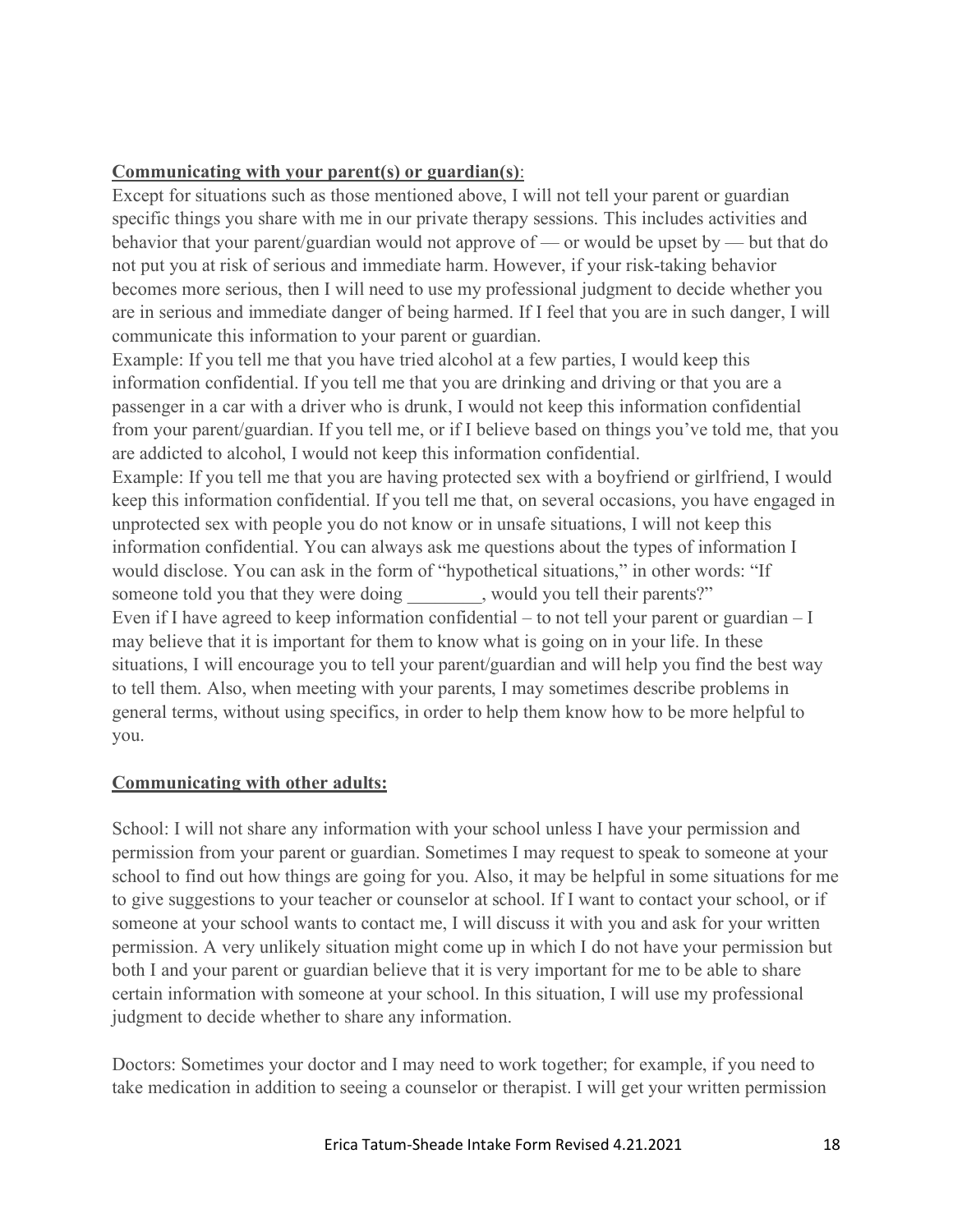and permission from your parent/guardian in advance to share information with your doctor. The only time I will share information with your doctor even if I don't have your permission is if you are doing something that puts you at risk for serious and immediate physical/medical harm. *\* \* \* \* \**

Signing below indicates that you have reviewed the policies described above and understand the limits to confidentiality. If you have any questions as we progress with therapy, you can ask your therapist at any time.

| Minor's Signature |  |
|-------------------|--|
|                   |  |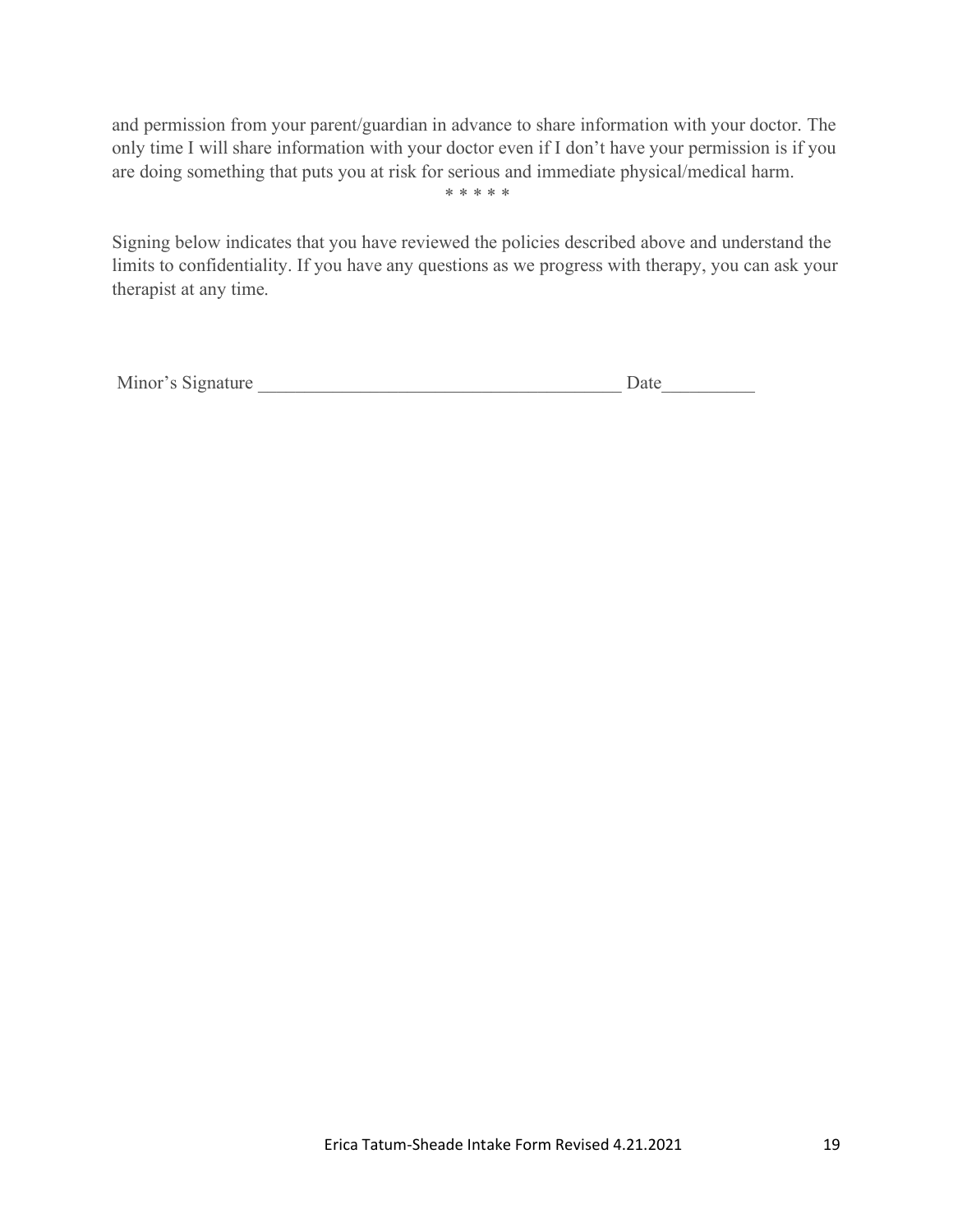## **Parent Agreement to Respect Privacy**

#### **Parent/Guardian:**

Check boxes and sign below indicating your agreement to respect your adolescent's privacy:

**-\_\_\_\_** I will refrain from requesting detailed information about individual therapy sessions with my child. I understand that I will be provided with periodic updates about general progress, and/or may be asked to participate in therapy sessions as needed.

Although I know I have the legal right to request written records/session notes since my child is a minor, I agree NOT to request these records in order to respect the confidentiality of my adolescent's treatment.

I understand that I will be informed about situations that could endanger my child. I know this decision to breach confidentiality in these circumstances is up to the therapist's professional judgment and may sometimes be made in confidential consultation with her consultant/supervisor.

| Parent Signature    | Date |
|---------------------|------|
| Parent Signature    | Date |
| Therapist Signature | Date |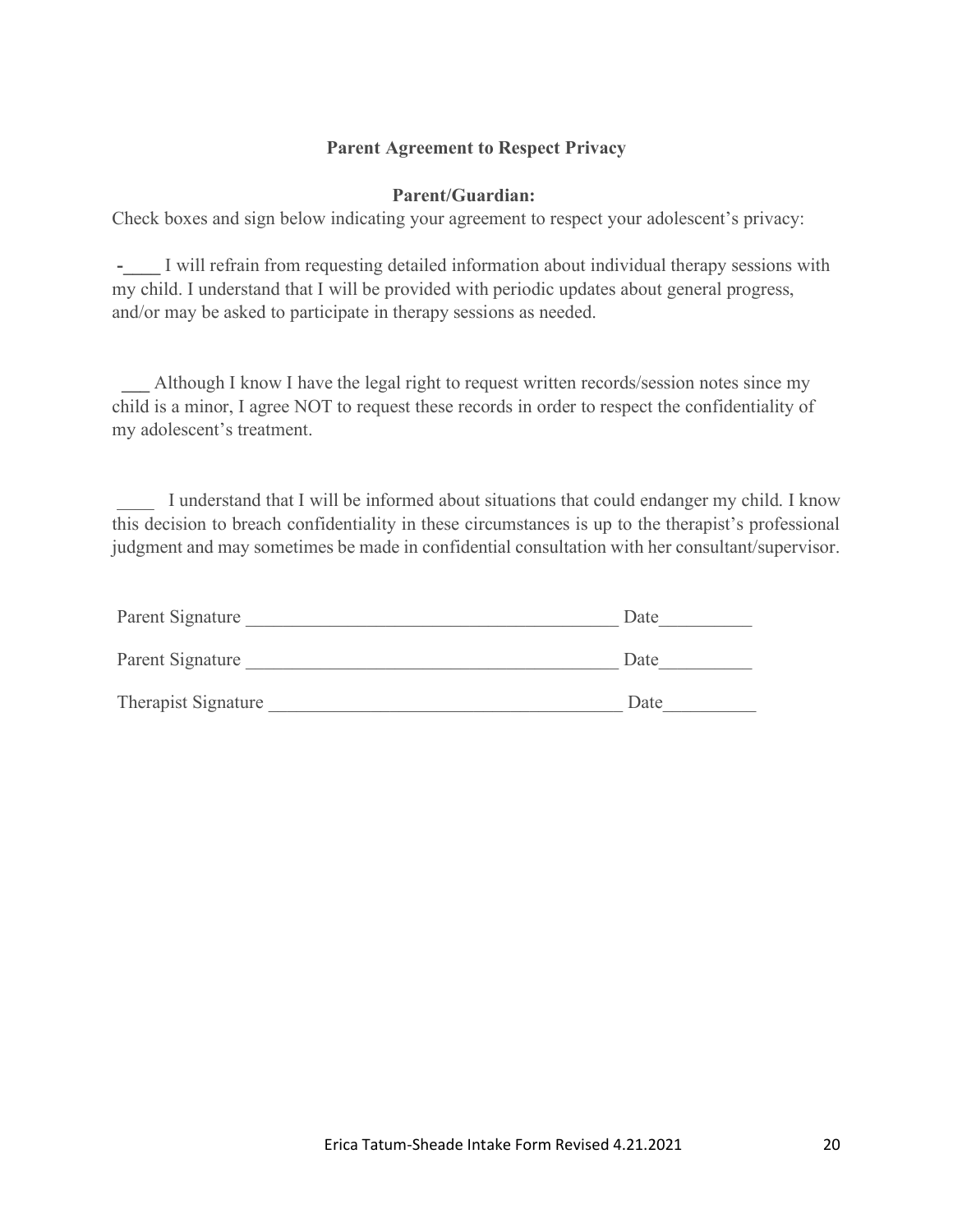## **CONSENT FOR TREATMENT**

I authorize and request that Erica Tatum-Sheade, LCSW carry out behavioral health treatment and/or diagnostic procedures which now or during the course of my care are advisable.

I acknowledge that I have been provided with a copy of this Psychotherapy Agreement and have read, understand, and agree to what is presented.

I further acknowledge that I have been provided with a copy of the notice entitled "Your Personal Information with Erica Tatum-Sheade, LCSW." I authorize the use and disclosure of my information as defined in the notice.

I acknowledge that Erica Tatum-Sheade, LCSW is a sole practitioner and not in a group practice. Office space is shared but patient clinical care is separate.

I authorize payment of medical benefits to Erica Tatum-Sheade, LCSW for services described.

# **I UNDERSTAND AND AGREE TO ALL OF THE ABOVE**

Patient (or Parent Guardian) Signature Date Signed

Patient (or Parent/Guardian) Printed Name

\_\_\_\_\_\_\_\_\_\_\_\_\_\_\_\_\_\_\_\_\_\_\_\_\_\_\_\_\_\_\_\_\_\_\_\_\_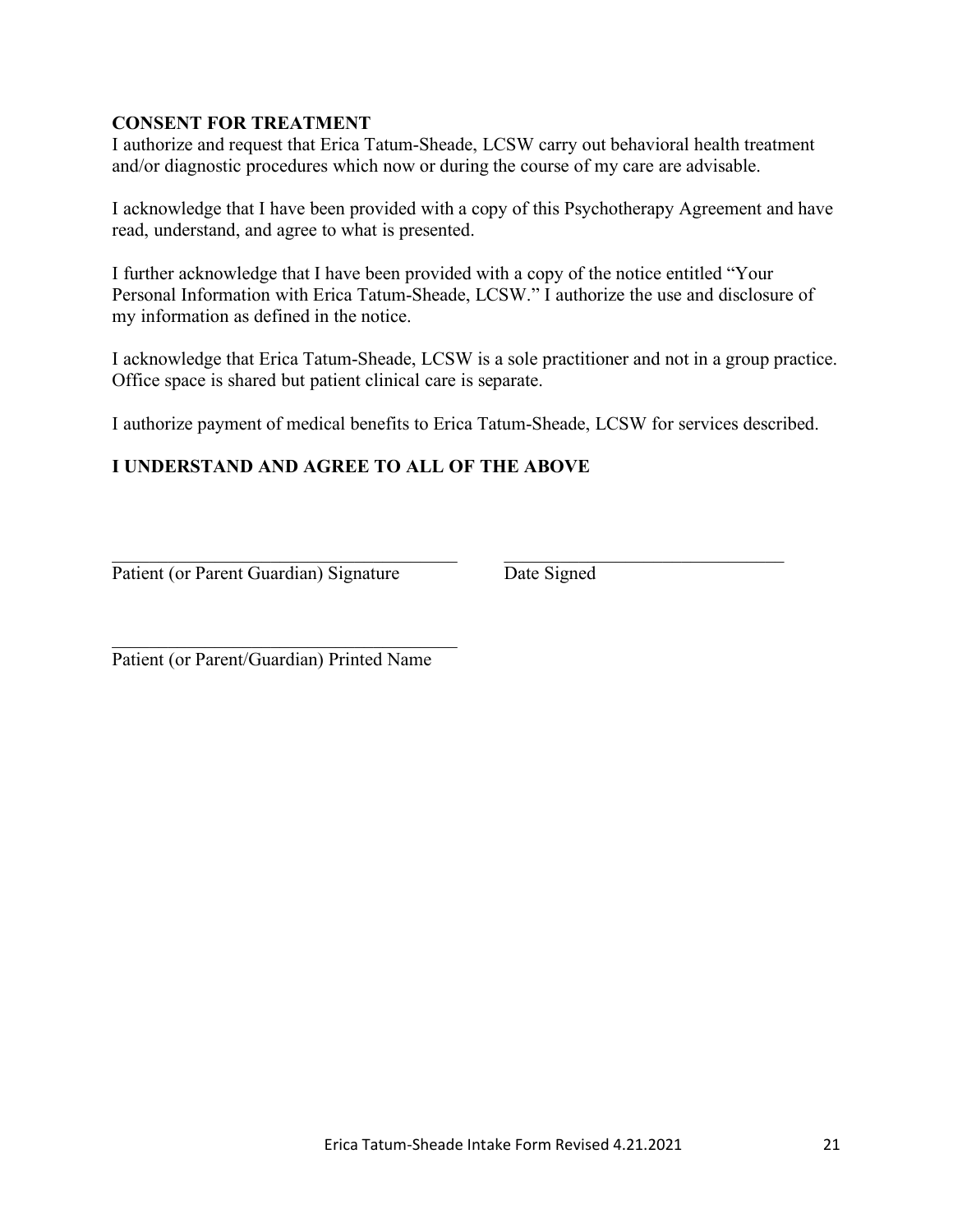# Erica J Tatum-Sheade, LCSW

# Safe Harbor Agreement

1. Parties. The Parties to this Agreement are

and

(together "the parents)

and (the therapist)

- 2. Goal. The therapeutic goal is to permit the children to have a place that they deem safe to be able to speak to a mental health provider about any apprehensions, concerns, or issues without feat that what they say will be used to interfere with, or create problems with either parent
- 3. Safe Harbor. In order to effectuate the stated goal, the parties acknowledge the importance of the therapists office being a safe harbor-a place where the children can be truthfully assured that what they say will not be disclosed to third parties without their consent.
- 4. AGREEMENT. Therefore, to create the safe harbor for the children parties agree as follows
	- a. No court/no depositions. Neither parent shall, nor will either parent permit his or her attorney to, subpoena the therapist or her notes to a trial, hearing. Deposition, or arbitration
	- b. No interrogations. Neither parent shall, nor will either parent permit his or her attorney to, demand answers from either the therapist or the children to questions about the content of the therapy
	- c. No disclosure. The therapist agrees that she shall not divulge to either parent, to either attorney, to the judge or to any other third party, any matter relating to the content of the therapy with the children (except required disclosures under the Child Abuse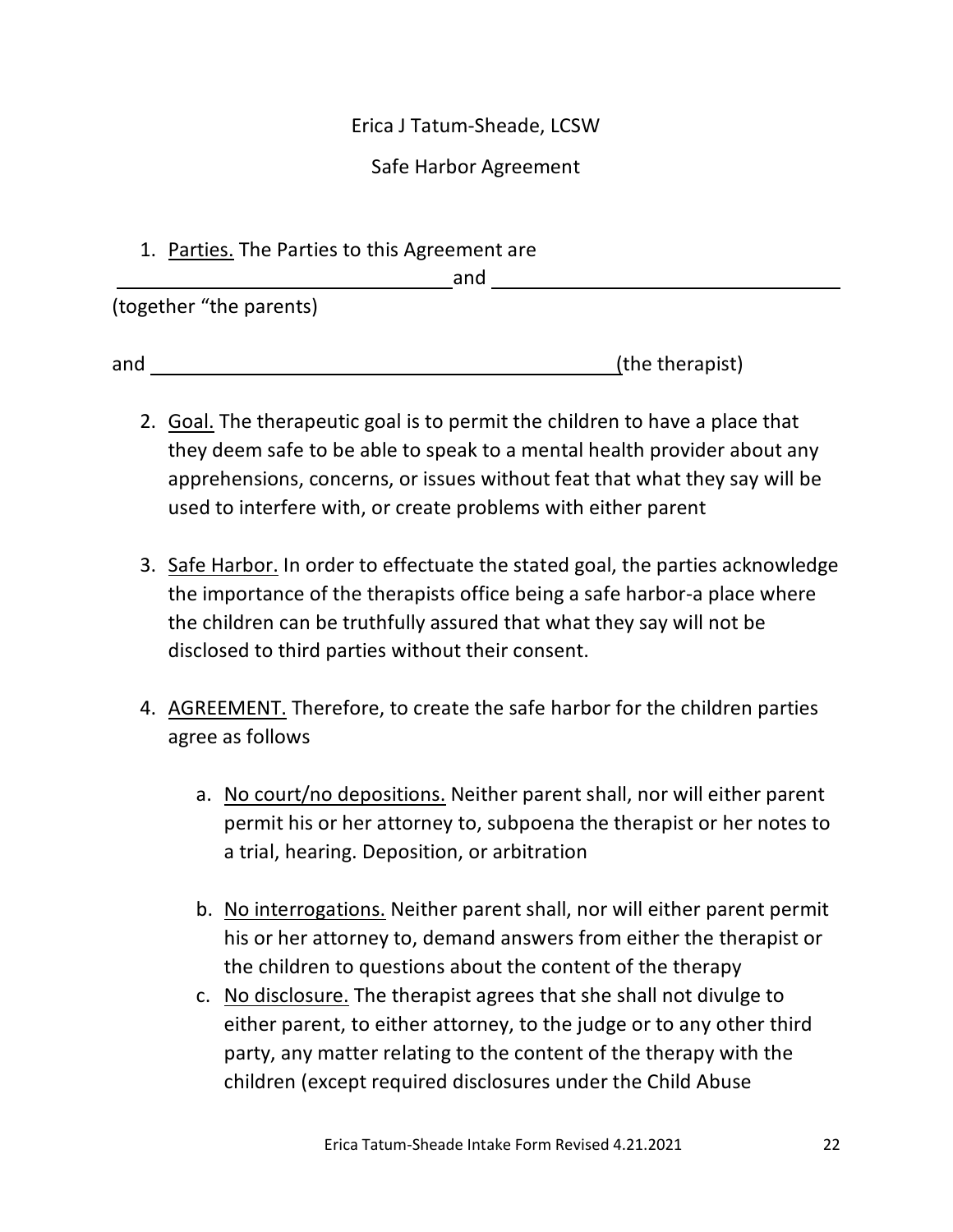Reporting Act, or other safety concerns) without the children's explicit consent

d. Enforcement. Any party, or his or her attorney, who seeks to interrogate or subpoena the therapist shall be liable for all attorney fees and costs incurred to resist answering discovery request or to quash a subpoena

| Parent    | Date |
|-----------|------|
| Parent    | Date |
| Therapist | Date |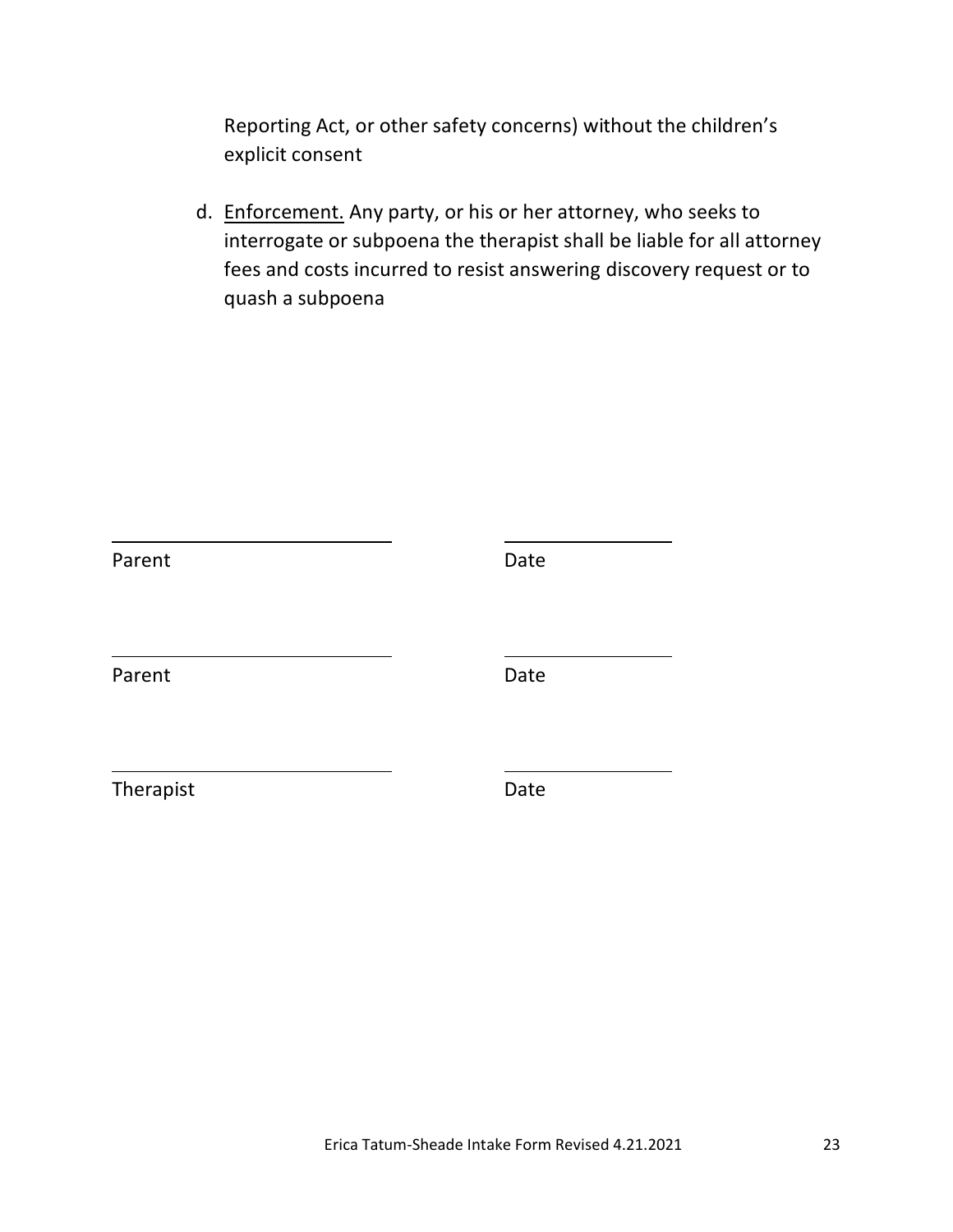

# **Your Personal Information with Erica Tatum-Sheade, LCSW**

Please read this notice describing how I handle information about you in compliance with state and federal law, and describing your access to this information.

#### **I. General Consent**

With your signature on the Psychotherapy Agreement, you give me your general consent for treatment, which includes your permission for me to *use* or *disclose information (info)* about you for the purposes of *payment*, *treatment*, and *operations*.

Some clarifications:

| Information (Info) | means information I keep that could identify you.                                                                                                                                                                                                                                                                  |
|--------------------|--------------------------------------------------------------------------------------------------------------------------------------------------------------------------------------------------------------------------------------------------------------------------------------------------------------------|
| <b>Treatment</b>   | means when I provide, coordinate, or manage your care. This includes<br>activities such as consulting with your physician or another treatment<br>professional. If I choose to consult with a colleague regarding your case,<br>I do not reveal your identity and will note these consultations in your<br>record. |
| Payment            | means when I disclose your <i>info</i> to obtain reimbursement, such as to<br>your health insurer to determine coverage or for payment.                                                                                                                                                                            |
| <b>Operations</b>  | refers to the activities of operating my practice and business-related<br>matters. My office manager, and my accountant on very rare occasions,<br>may have limited access to your info. Both have been trained about<br>protecting your privacy.                                                                  |
| Use                | means using your info only within my office.                                                                                                                                                                                                                                                                       |
| <b>Disclose</b>    | means providing your info to others outside of my office.                                                                                                                                                                                                                                                          |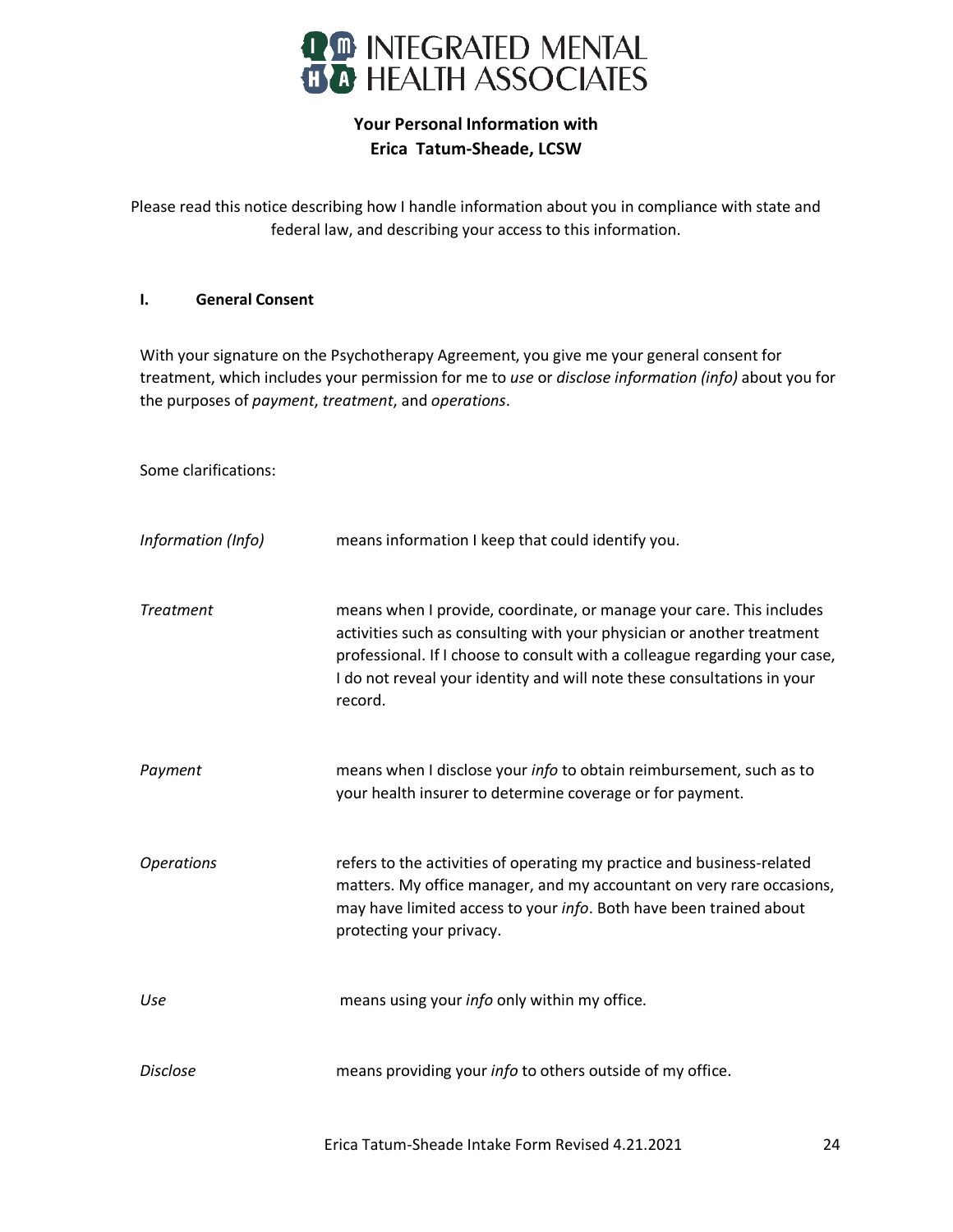| Record                     | refers to the file of all the information I keep for managing your therapy<br>except for <i>psychotherapy notes</i> . Examples include the intake<br>paperwork, billing and insurance documents, a diagnosis, and goals for<br>treatment. |
|----------------------------|-------------------------------------------------------------------------------------------------------------------------------------------------------------------------------------------------------------------------------------------|
| <b>Psychotherapy Notes</b> | refers to notes I have made about our conversations for my own use in<br>your treatment. I keep these notes separate from your record and<br>under greater protection.                                                                    |

#### **II. Authorization**

An *authorization* is your signed, written permission which permits only specific disclosures above and beyond the general consent. When I am asked for *info* for purposes outside of *payment*, *treatment*, or *operations*, I will obtain an *authorization* before releasing this information from your *record* or from my *psychotherapy notes*. You may revoke an *authorization* at any time, provided your revocation is in writing. However, you may not revoke an *authorization* to the extent that (1) I have relied on it; or (2) it was obtained as a condition for insurance coverage and law gives the insurer the right to contest the claim. Insurance companies may request *info* from your *record* but not from *psychotherapy notes* without your *authorization*.

#### **III. Uses and Disclosures Without Consent or Authorization**

I may *use* or *disclose* your *info* without your consent or *authorization* in the following circumstances:

*Child Abuse.* I am required to report to the appropriate authorities when I have reasonable grounds to believe that a minor is or has been the victim of neglect or physical and/or sexual abuse.

*Adult and Domestic Abuse.* If I have the responsibility for the care of an incapacitated or vulnerable adult, I am required to report to authorities when I have a reasonable basis to believe that abuse or neglect has occurred or that exploitation of the adult's property has occurred.

*Health Oversight Activities.* If the Arizona Board of Behavioral Health Examiners is conducting an investigation, I may be required to *disclose* your *info* to them.

*Judicial and Administrative Proceedings.* If you are involved in a court proceeding and a request is made for records and/or information about our work together, such information is privileged under state law and I will not release it without your written *authorization,* or that of your legally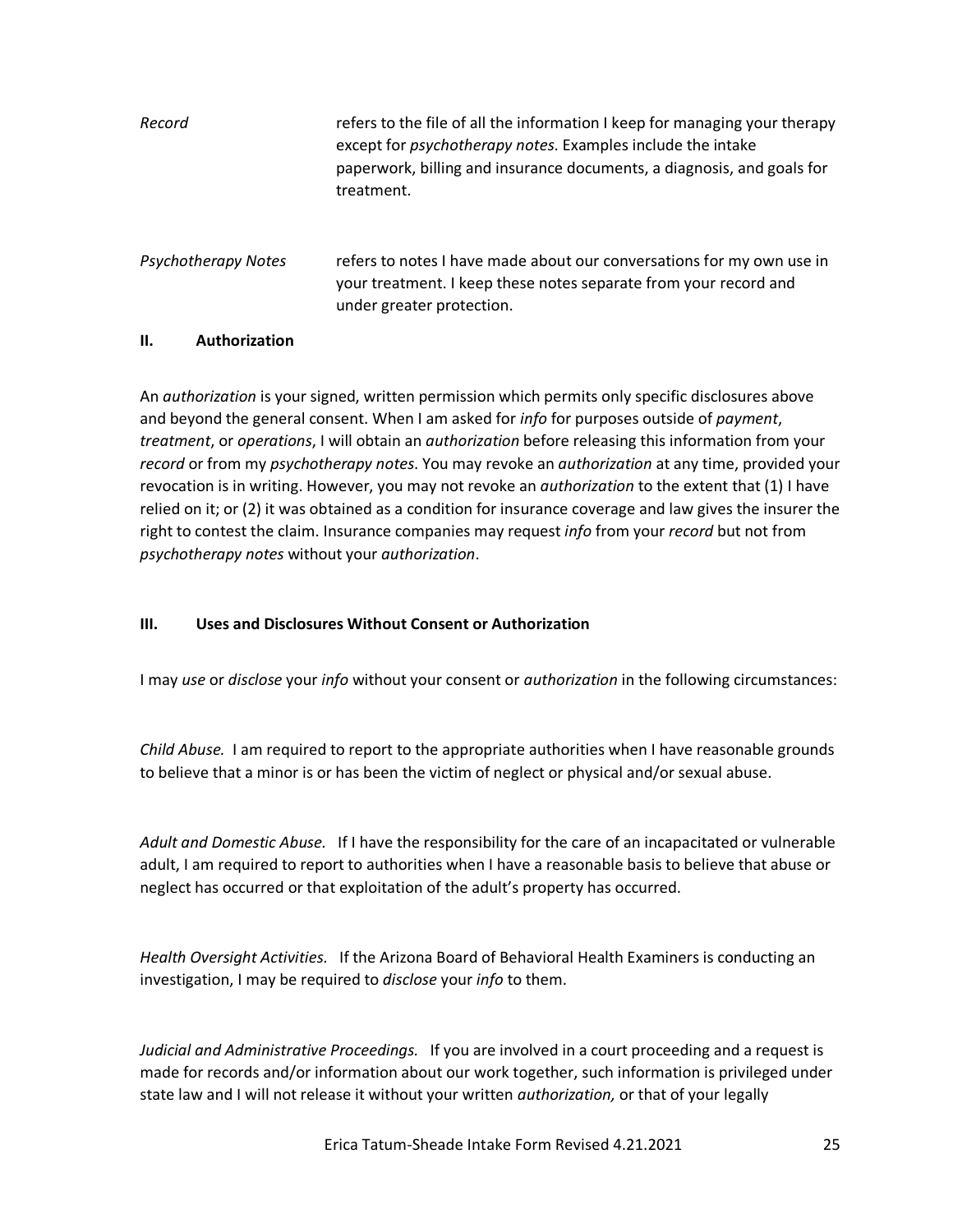appointed representative, or a court order. If a patient files a complaint or lawsuit against me, I may *disclose* relevant *info* in order to defend myself.

*Serious Threat to Health or Safety.* If you communicate to me an explicit threat of imminent serious physical harm or death to a clearly identifiable victim (or victims) and I believe you have the intent and ability to carry out such a threat, I have a duty to take reasonable precautions to prevent the harm from occurring. This may include *disclosing info* to the potential victim and/or to the police, and to initiate the appropriate hospitalization procedures. If I believe that there is an imminent risk that you will inflict serious harm on yourself, I may *disclose info* in order to protect you.

*Worker's Compensation.* I may *disclose* your *info* as authorized by and to the extent necessary to comply with laws relating to worker's compensation or other similar programs that provide benefits for work-related injuries or illnesses.

#### **IV. Your Rights and My Duties**

| Your right | to request restrictions on my uses and disclosures of your info. However, I am<br>not required to agree to it.                                                                                                                                     |
|------------|----------------------------------------------------------------------------------------------------------------------------------------------------------------------------------------------------------------------------------------------------|
| Your right | to request and receive confidential info by alternative means and locations. For<br>example, if you want your bill sent to another address so that a family member<br>will not know that you're seeing me.                                         |
| Your right | to inspect or receive a copy of your record as long as I am keeping one. There<br>are some circumstances under which I may deny this, and in some cases you<br>may have the denial reviewed. If you'd like, I will discuss these details with you. |
| Your right | to request to see my <i>psychotherapy notes</i> . However, I am not obligated to agree<br>to it.                                                                                                                                                   |
| Your right | to request a change to your record as long as I am keeping one. I may deny this<br>request. If you'd like, I will discuss these details with you.                                                                                                  |
| Your right | to receive documentation of disclosures of your info. If you'd like, I will discuss<br>these details with you.                                                                                                                                     |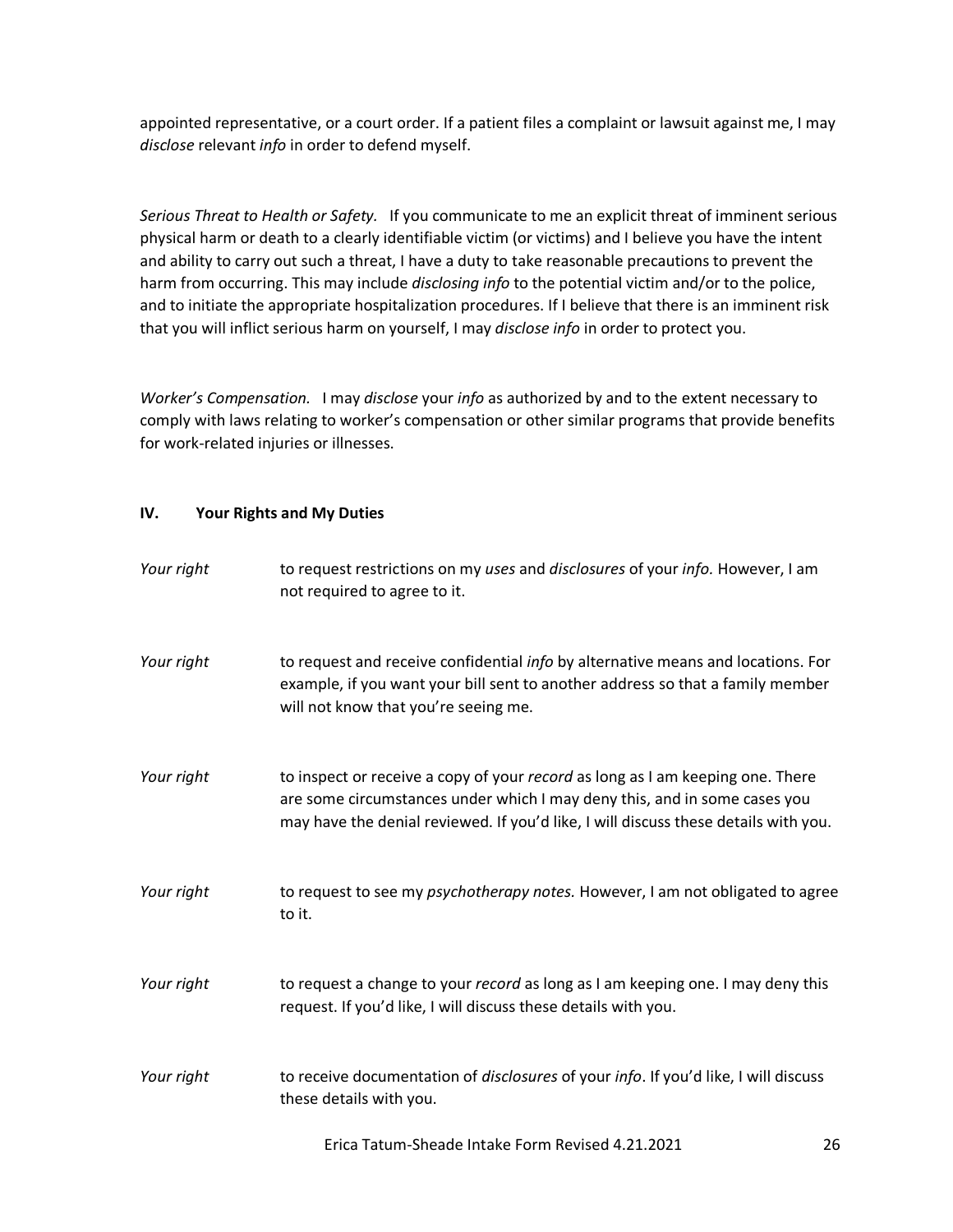| Your right | to receive paper copies of this notice and of any of our agreements.                                                                                       |
|------------|------------------------------------------------------------------------------------------------------------------------------------------------------------|
| Your right | to fully discuss with me any questions or concerns you have regarding<br>confidentiality and your personal information.                                    |
| My duty    | by law to maintain the privacy of your <i>info</i> and to provide this notice of my<br>policies and procedures for doing so.                               |
| My duty    | to abide by these terms regarding your <i>info</i> . I do have the right to change<br>privacy policies if I notify you.                                    |
| My duty    | that if I revise my <i>info</i> policies and procedures, to provide you a revised notice. I<br>will do this at one of our regular appointments or by mail. |

#### **V. Complaints**

If you are concerned that I have violated your privacy rights, or you disagree with my decision about access to your *record*, please let me know. If you feel unsatisfied with our resolution or want further input you may contact the Arizona Board of Behavioral Health Examiners. I can provide you with the contact information upon request.

#### **VI. Minors and Parents**

Patients under 18 years of age who are not emancipated and their parents should be aware that the law may allow parents to examine their child's *record*. Because privacy in psychotherapy is often crucial to successful progress, particularly with teenagers, it is sometimes my policy to request an agreement from parents that they give up their access. If they agree, during treatment I will provide them only with general information about the progress of the child's treatment, and his/her attendance at scheduled sessions. I will also provide parents with a summary of their child's treatment when it is complete. Any other communication will require the child's *authorization,*  unless I feel that the child is in danger or presents a danger to someone else. In that case, I will